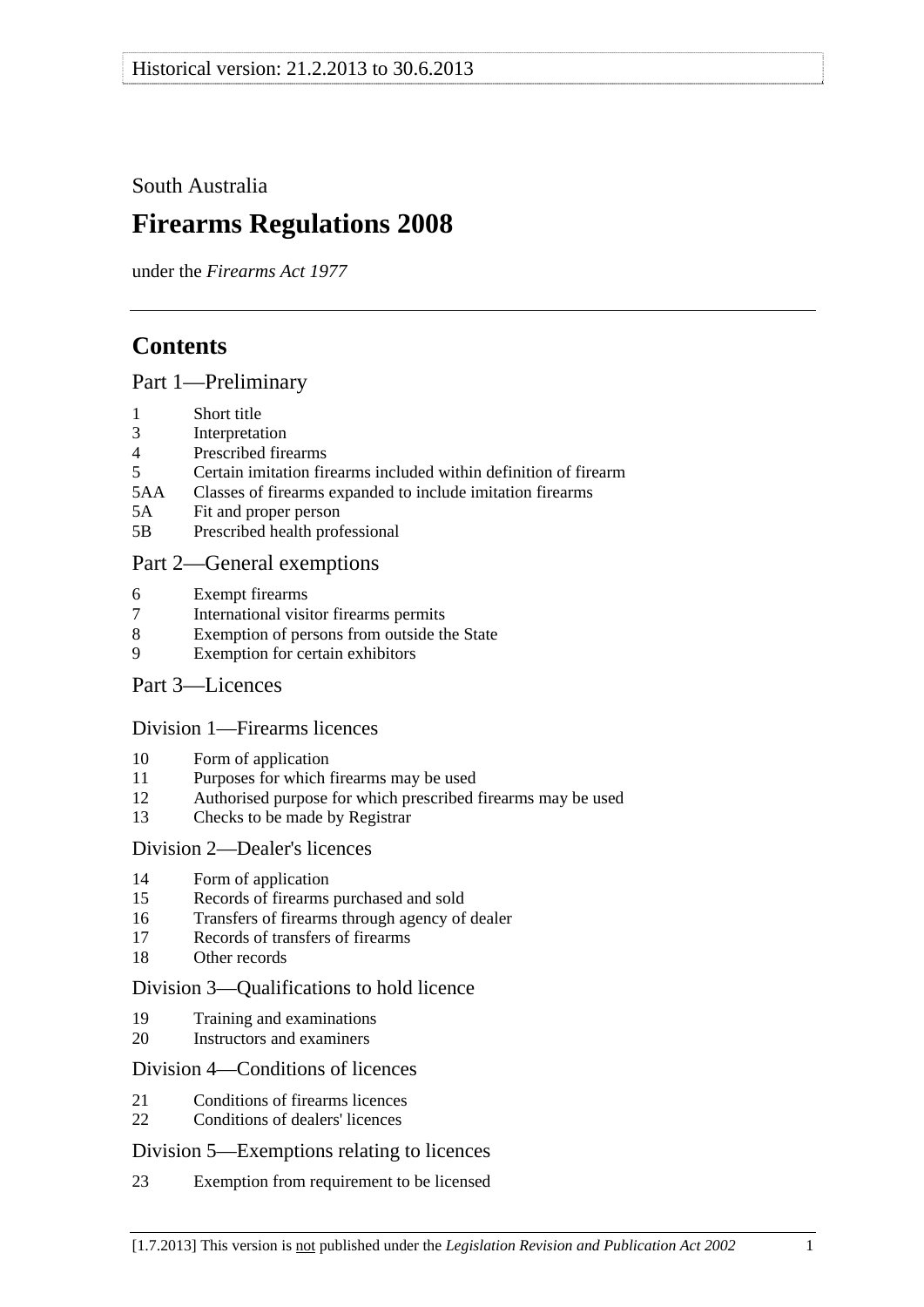#### [24 Exemption of juniors from certain provisions](#page-17-0)

#### [Division 6—General](#page-18-0)

- [25 Company nominee](#page-18-0)
- [26 Replacement of licence](#page-18-0)
- [27 Reporting obligations of prescribed persons](#page-18-0)

#### [Part 4—Acquisition and registration of firearms](#page-19-0)

- [28 Application for permits](#page-19-0)
- [29 Checks to be made by Registrar](#page-19-0)
- [30 Application to register firearm](#page-19-0)
- [31 Acquisition of class C firearms](#page-19-0)
- [32 Nature of alteration, loss, theft or destruction of firearm](#page-20-0)
- [33 Acquisition of class H firearms](#page-20-0)
- [34 Certificate of registration](#page-20-0)

#### [Part 5—Acquisition of ammunition](#page-21-0)

- [35 Application for permit](#page-21-0)
- [36 Limit on quantity of ammunition](#page-21-0)
- [37 Exemption—acquisition and supply of gas cylinders](#page-21-0)

#### [Part 6—Security of firearms and ammunition](#page-21-0)

- [38 Security of firearms](#page-21-0)
- [39 Possession of prescribed firearms](#page-22-0)
- [40 Possession of firearms by dealers](#page-22-0)
- [41 Ammunition](#page-22-0)
- [42 Security of dealer's building](#page-22-0)
- [43 Exemption from Part](#page-22-0)

#### [Part 7—Recognised bodies](#page-23-0)

#### [Division 1—Recognised firearms clubs](#page-23-0)

- [44 Application for recognition](#page-23-0)
- [45 Certificate of recognition](#page-23-0)
- [46 Approval of Registrar required for alteration to range](#page-23-0)
- [47 Club to inform Registrar of change](#page-24-0)
- [48 Acceptance of new members](#page-24-0)
- [49 Records to be kept by clubs](#page-24-0)
- [50 Change in membership](#page-25-0)

#### [Division 2—Recognised paint-ball operators and recognised commercial range](#page-25-0)  [operators](#page-25-0)

- [51 Application for recognition of paint-ball operator](#page-25-0)
- [52 Application for recognition of commercial range operator](#page-25-0)
- [53 Certificate of recognition](#page-26-0)
- [54 Alteration of grounds or range](#page-26-0)
- [55 Operator to inform Registrar of change](#page-26-0)

#### [Part 8—Miscellaneous](#page-27-0)

- [55A Disposal of forfeited or surrendered firearms etc](#page-27-0)
- [55B Register of firearms prohibition orders](#page-27-0)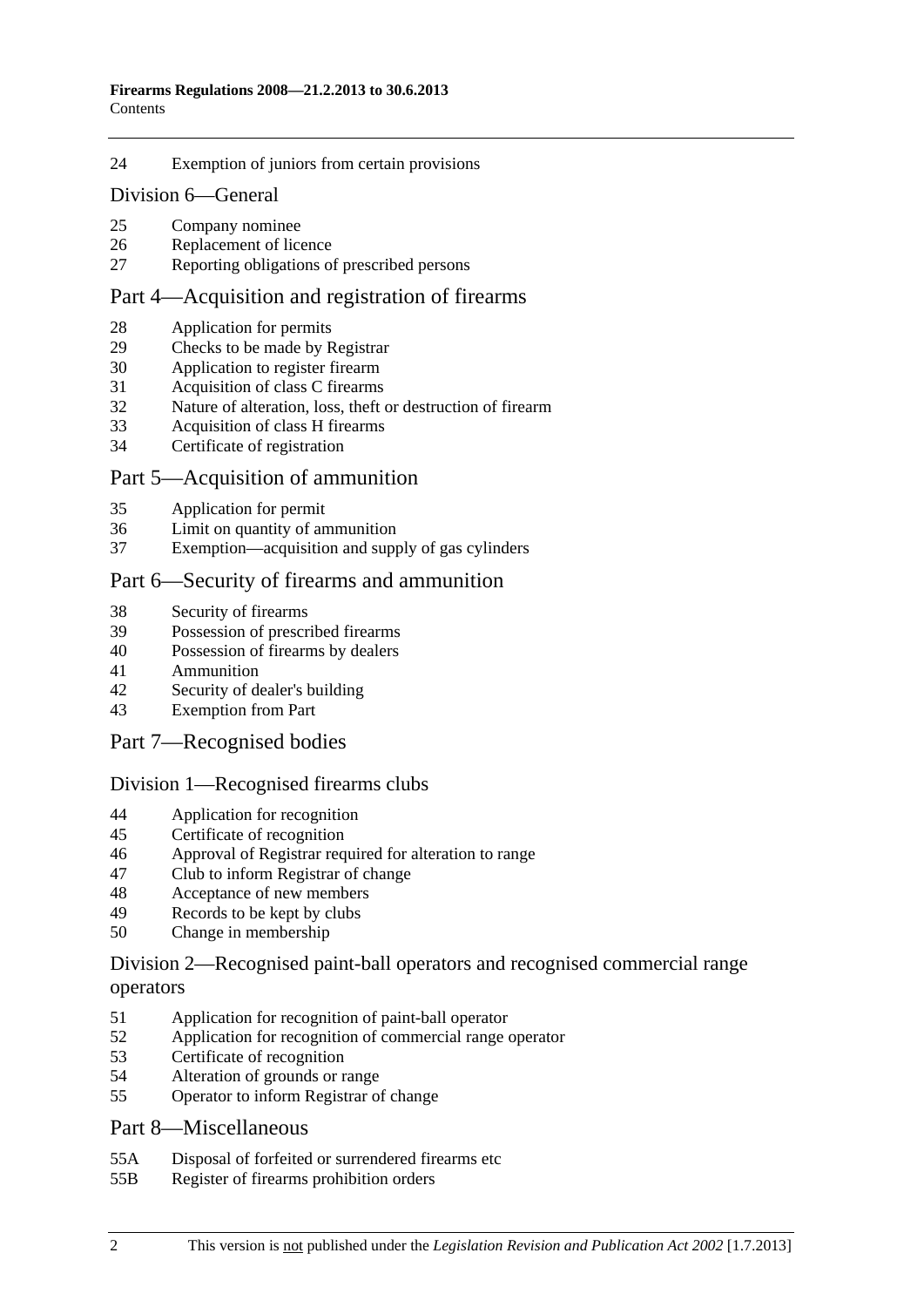- <span id="page-2-0"></span>[56 Advertising firearm for sale](#page-27-0)
- [57 Transporting of firearms—exclusion from section 35A of Act](#page-28-0)
- [58 Records](#page-28-0)
- [59 Form of applications and licences etc](#page-28-0)
- [60 Fees](#page-28-0)
- [61 Offence](#page-28-0)

[Schedule 1—Fees](#page-28-0) 

[Legislative history](#page-30-0) 

# **Part 1—Preliminary**

#### **1—Short title**

These regulations may be cited as the *Firearms Regulations 2008*.

#### **3—Interpretation**

(1) In these regulations, unless the contrary intention appears—

*Act* means the *[Firearms Act 1977](http://www.legislation.sa.gov.au/index.aspx?action=legref&type=act&legtitle=Firearms%20Act%201977)*;

*captive bolt gun* means a firearm designed to kill animals by firing a bolt that remains part of the firearm during and after firing;

*dog retriever* means a firearm designed to fire a projectile for a dog to retrieve;

*home-made firearm* means a firearm that incorporates a barrel or receiver that was made in Australia by a person who is not a licensed dealer in firearms;

*international visitor firearms permit*—see [regulation 7;](#page-6-0)

*owner* in relation to land includes an occupier of the land;

*paint-ball shooting* means shooting a paint-ball firearm when participating in an organised activity on the grounds of a recognised paint-ball operator;

*power head* means a firearm (not being a captive bolt gun) designed to kill animals by striking the muzzle against the animal;

*prescribed firearm*—see [regulation 4;](#page-3-0)

*regulated imitation firearm*—see [regulation 5](#page-0-0);

*rocket line launcher* means a firearm that is designed to throw a rope, cable or line of any other kind;

*underwater firearm* means a firearm—

- (a) designed to fire projectiles by means of compressed air or other compressed gas; and
- (b) designed to be used underwater; and
- (c) kept solely for use underwater;

*Very pistol* means a handgun designed to fire flares or exploding shells.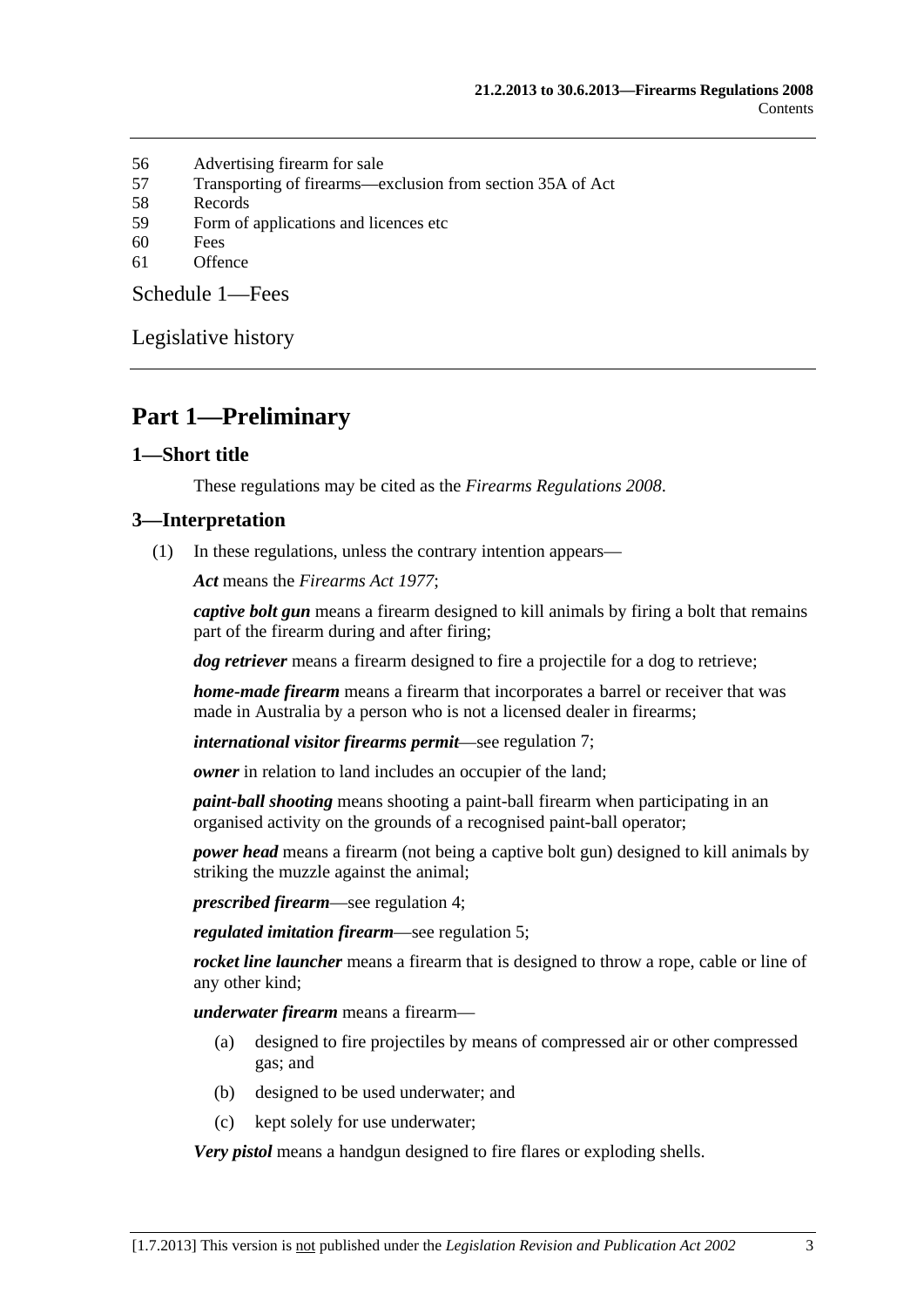<span id="page-3-0"></span> (2) For the purposes of these regulations the length of the barrel of a firearm will be taken to be the distance from the breech face to the muzzle.

#### **4—Prescribed firearms**

- (1) For the purposes of the definition of *prescribed firearm* in section 5(1) of the Act, the following firearms are prescribed:
	- (a) automatic firearms;
	- (b) mortars, bazookas, rocket propelled grenades and similar military firearms designed to fire explosive projectiles;
	- (c) firearms having 1 or more barrels of less than 330 millimetres in length (but not handguns, air rifles, air guns or power heads);
	- (d) shotguns having 1 or more barrels of less than 450 millimetres in length;
	- (e) air rifles and air guns having 1 or more barrels of less than 250 millimetres in length;
	- (f) firearms having an overall length of less than 750 millimetres (but not handguns or power heads);
	- (g) firearms (but not handguns) designed to be reduced in overall length by folding, telescoping or any other means to a length of less than 750 millimetres and then to be capable of being fired;
	- (h) firearms designed to fire projectiles containing tear gas or any other lachrymatory substance or any nauseating substance or poison (but not firearms designed to tranquillise, immobilise or administer vaccines or other medicines to animals);
	- (i) firearms designed as, and having the appearance of, other objects;
	- (j) home-made firearms;
	- (ja) regulated imitation firearms that closely resemble a firearm referred to in a preceding paragraph or that do not closely resemble such a firearm or a firearm of class A, B, C, D or H;
	- (k) receivers of firearms referred to in a preceding paragraph.
- (2) When determining the overall length of a paint-ball firearm for the purposes of [subregulation \(1\)\(f\)](#page-3-0) the gas cylinder and the hose connecting the cylinder to the firearm (if any) will be included.

#### **5—Certain imitation firearms included within definition of firearm**

- (1) Pursuant to paragraph (c) of the definition of *firearm* in section 5(1) of the Act, a regulated imitation firearm is declared to be a firearm for the purposes of the Act.
- (2) A regulated imitation firearm is—
	- (a) an item that contains a mechanism that imitates the loading mechanism or firing mechanism of a firearm; or
	- (b) an item that is an imitation of the receiver of a firearm,

other than—

(c) an item that is a children's toy or a novelty item; or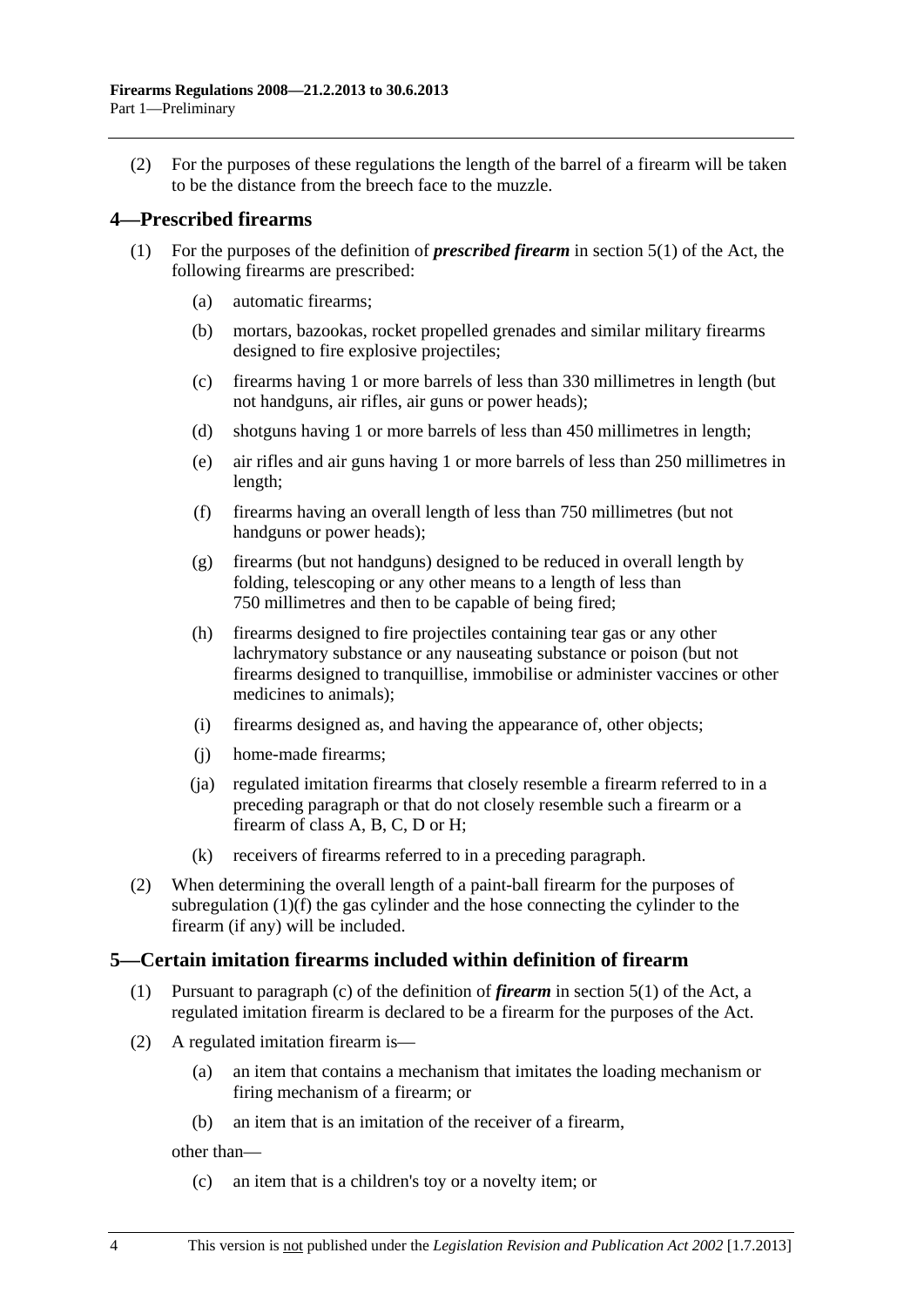- (d) an item determined by the Registrar under [subregulation \(3\)](#page-4-0) not to be a regulated imitation firearm.
- <span id="page-4-0"></span> (3) The Registrar may, on application or on the Registrar's own initiative, determine that a particular item is not a regulated imitation firearm if satisfied that the item cannot readily be adapted to function as a firearm.
- (4) The Minister may, by notice in the Gazette, declare an item of a specified class to be a regulated imitation firearm (and such a notice has effect according to its terms despite subregulation  $(2)$ ).
- (5) The Minister may, by subsequent notice in the Gazette, vary or revoke a notice made under this regulation.

#### **5AA—Classes of firearms expanded to include imitation firearms**

The definitions of class A, B, C, D and H firearms in section 5(1) of the Act are amended so that, if a regulated imitation firearm closely resembles a firearm of a particular class, the class will be taken to encompass the regulated imitation firearm.

#### **5A—Fit and proper person**

For the purposes of section  $5(11)(ca)$  of the Act, an offence against any of the following provisions is a prescribed offence:

- (aa) *[Bail Act 1985](http://www.legislation.sa.gov.au/index.aspx?action=legref&type=act&legtitle=Bail%20Act%201985)*—section 11A(2) (Bail authority may direct person to surrender firearm etc);
- (a) *[Controlled Substances Act 1984](http://www.legislation.sa.gov.au/index.aspx?action=legref&type=act&legtitle=Controlled%20Substances%20Act%201984)*—

an indictable offence against section 32 as in force immediately before the commencement of the *[Controlled Substances \(Serious Drug](http://www.legislation.sa.gov.au/index.aspx?action=legref&type=act&legtitle=Controlled%20Substances%20(Serious%20Drug%20Offences)%20Amendment%20Act%202005)  [Offences\) Amendment Act 2005](http://www.legislation.sa.gov.au/index.aspx?action=legref&type=act&legtitle=Controlled%20Substances%20(Serious%20Drug%20Offences)%20Amendment%20Act%202005)*;

an offence against section 32 (Trafficking) as in force following the commencement of the *[Controlled Substances \(Serious Drug Offences\)](http://www.legislation.sa.gov.au/index.aspx?action=legref&type=act&legtitle=Controlled%20Substances%20(Serious%20Drug%20Offences)%20Amendment%20Act%202005)  [Amendment Act 2005](http://www.legislation.sa.gov.au/index.aspx?action=legref&type=act&legtitle=Controlled%20Substances%20(Serious%20Drug%20Offences)%20Amendment%20Act%202005)*;

section 33 (Manufacture of controlled drugs for sale);

section 33A (Sale, manufacture etc of controlled precursor);

section 33B (Cultivation of controlled plants for sale);

section 33C (Sale of controlled plants);

section 33F (Sale, supply or administration of controlled drug to child);

section 33G (Sale, supply or administration of controlled drug in school zone);

section 33H (Procuring child to commit offence);

an indictable offence against section 33I (Supply or administration of controlled drug);

section 33J (Manufacture of controlled drugs);

section 33K (Cultivation of controlled plants);

 (ab) *[Correctional Services Act 1982](http://www.legislation.sa.gov.au/index.aspx?action=legref&type=act&legtitle=Correctional%20Services%20Act%201982)*—section 68A(2) (Board may direct person to surrender firearm etc);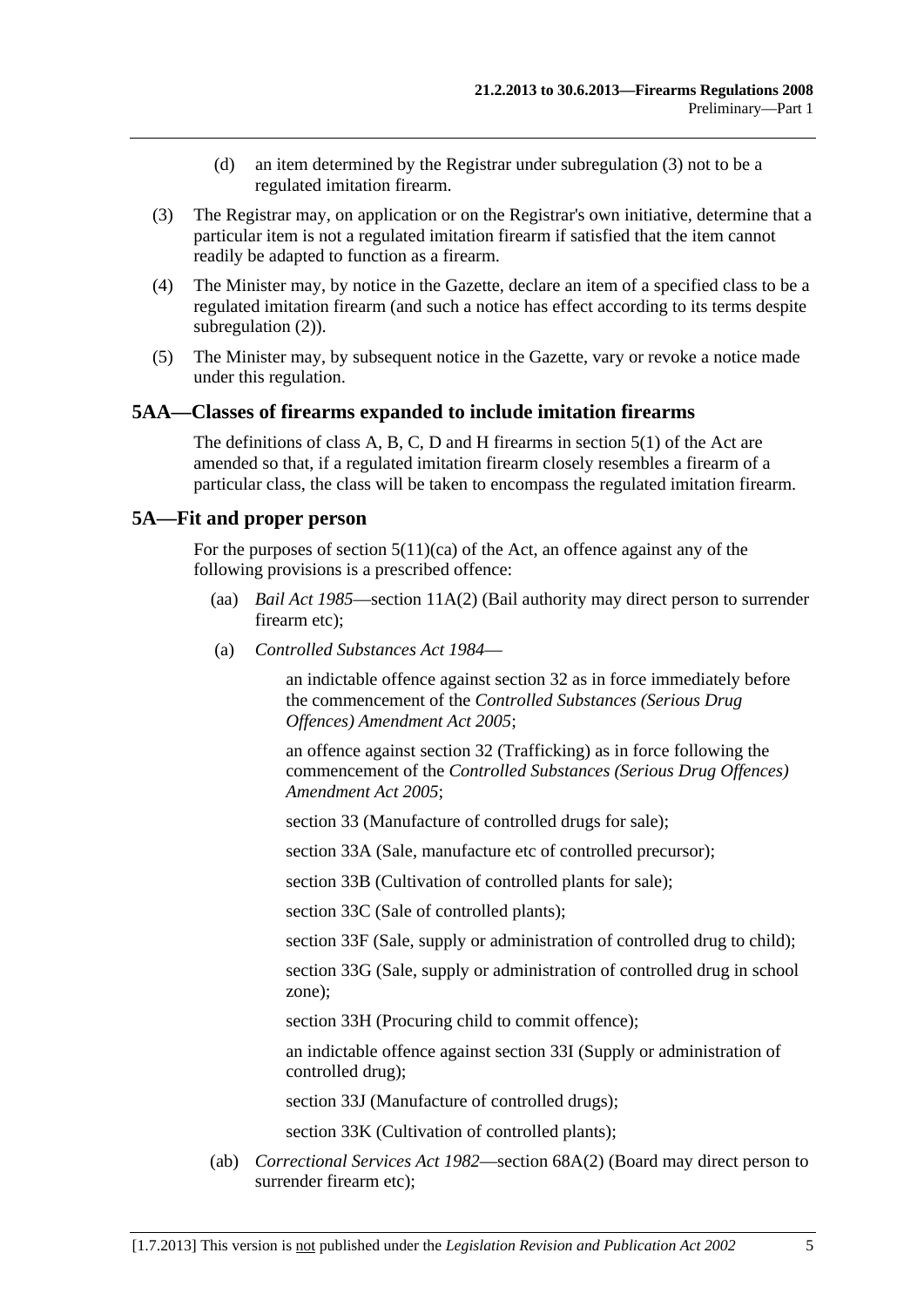- <span id="page-5-0"></span> (ac) *[Criminal Law \(Sentencing\) Act 1988](http://www.legislation.sa.gov.au/index.aspx?action=legref&type=act&legtitle=Criminal%20Law%20(Sentencing)%20Act%201988)*—section 24A(2) (Appropriate board may direct person to surrender firearm etc);
- (b) *[Criminal Law Consolidation Act 1935](http://www.legislation.sa.gov.au/index.aspx?action=legref&type=act&legtitle=Criminal%20Law%20Consolidation%20Act%201935)*—

section 19AA (Unlawful stalking);

section 29A (Shooting at police officers);

section 31 (Possession of object with intent to kill or cause serious harm);

section 32 (Possession of a firearm with intent to commit an offence);

section 32AA (Discharge of firearms to injure etc);

an aggravated offence against section 169 (Serious criminal trespass non-residential buildings);

an aggravated offence against section 170 (Serious criminal trespass places of residence);

section 248 (Threats or reprisals relating to persons involved in criminal investigations or judicial proceedings);

section 250 (Threats or reprisals against public officers);

section 270D (Going equipped for commission of offence against the person);

(c) *[Serious and Organised Crime \(Control\) Act 2008](http://www.legislation.sa.gov.au/index.aspx?action=legref&type=act&legtitle=Serious%20and%20Organised%20Crime%20(Control)%20Act%202008)*—

section 22 (Offence to contravene or fail to comply with control order);

section 32 (Offence to contravene or fail to comply with public safety order);

section 35 (Criminal associations);

(d) *[Summary Offences Act 1953](http://www.legislation.sa.gov.au/index.aspx?action=legref&type=act&legtitle=Summary%20Offences%20Act%201953)*—

section 15A (Possession of body armour);

section 74BJ (Hindering removal or modification of fortifications);

- (da) *[Young Offenders Act 1993](http://www.legislation.sa.gov.au/index.aspx?action=legref&type=act&legtitle=Young%20Offenders%20Act%201993)*—section 42A(2) (Training Centre Review Board may direct youth to surrender firearm etc);
- (e) offences consisting of a conspiracy or an attempt to commit an offence referred to in a preceding paragraph.

#### **5B—Prescribed health professional**

For the purposes of paragraph (c) of the definition of *health professional* in section 6B(3) of the Act, a nurse registered under the *[Nurses Act 1999](http://www.legislation.sa.gov.au/index.aspx?action=legref&type=act&legtitle=Nurses%20Act%201999)* is a person of a prescribed class.

## **Part 2—General exemptions**

#### **6—Exempt firearms**

The following are excluded from the provisions of the Act and these regulations:

(a) captive bolt guns;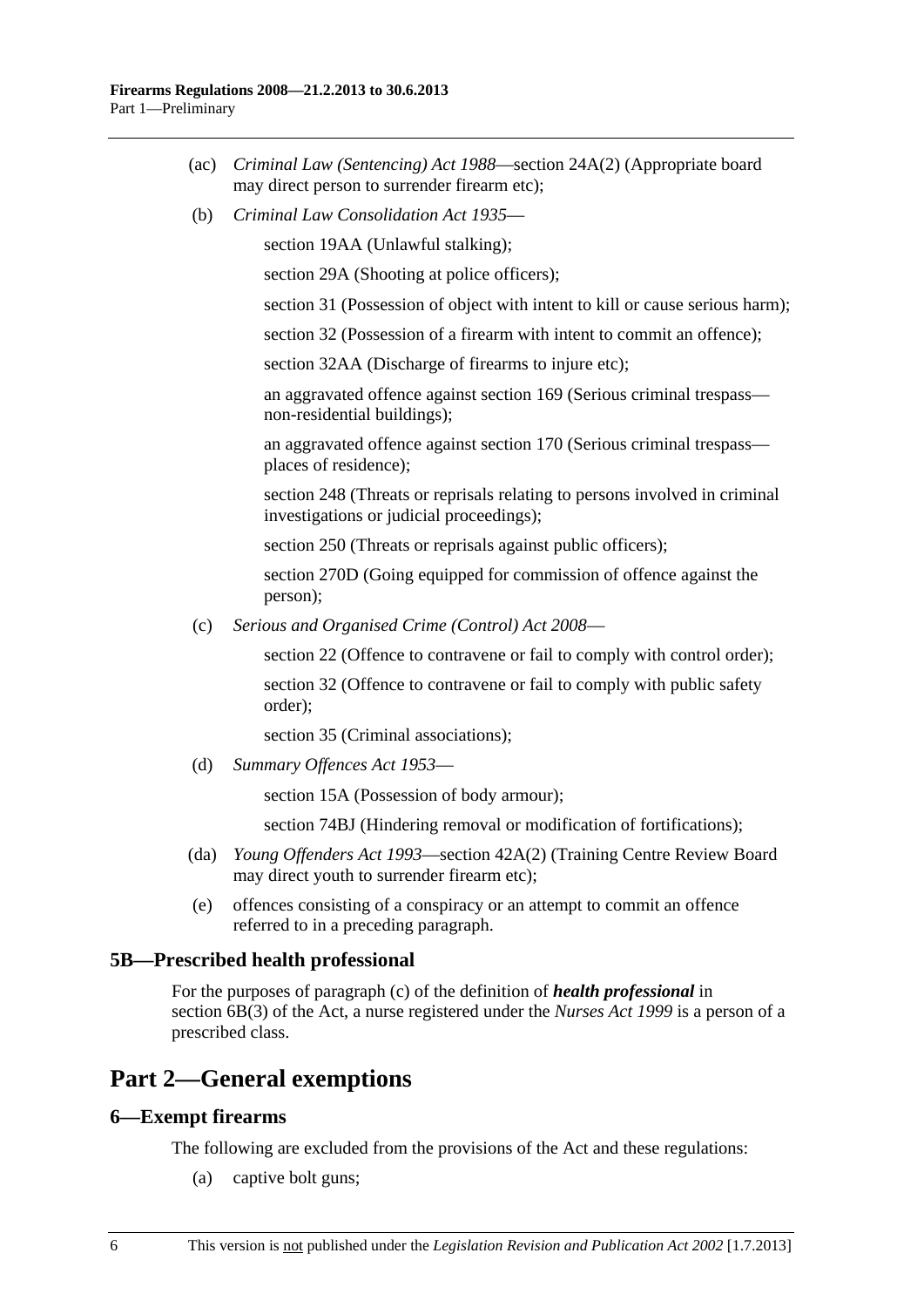- <span id="page-6-0"></span> (b) tools or instruments powered by burning propellant or by compressed air or other compressed gas;
- (c) rocket line launchers;
- (d) devices designed to throw a net to catch animals;
- (e) devices designed to throw an object for shotgun target practice;
- (f) dog retrievers;
- (g) Very pistols used only for signalling distress or rescuing persons in distress;
- (h) a firearm that—
	- (i) has been fitted with a transmitter of infrared electromagnetic waves or a receiver of such waves or both; and
	- (ii) has been modified so as to be incapable of firing a projectile; and
	- (iii) cannot easily be modified to fire projectiles;
- (i) an underwater firearm;
- (j) receivers of firearms referred to in a preceding paragraph.

**Note—** 

The definition of *firearm* in section 5(1) of the Act excludes an antique firearm. *Antique firearm* is defined in section 5(1).

#### **7—International visitor firearms permits**

- (1) The Registrar may, on the application of a person who is visiting, or who intends visiting, Australia, issue an international visitor firearms permit to the applicant authorising the applicant to possess and use a firearm for 1 or more of the following purposes as specified in the permit:
	- (a) competitive shooting;
	- (b) hunting;
	- (c) providing personal security services for a foreign dignitary or official.
- (2) The application—
	- (a) must be made in a manner and form approved by the Registrar; and
	- (b) must include, or be accompanied by, such information as the Registrar requires.
- (3) The applicant must—
	- (a) provide such further information as the Registrar requires in order to determine the application; and
	- (b) provide all information in connection with the application in the form required by the Registrar; and
	- (c) provide such proof of the information supplied as the Registrar requires.
- (4) A permit—
	- (a) may be issued for such term and subject to such conditions as the Registrar thinks fit; and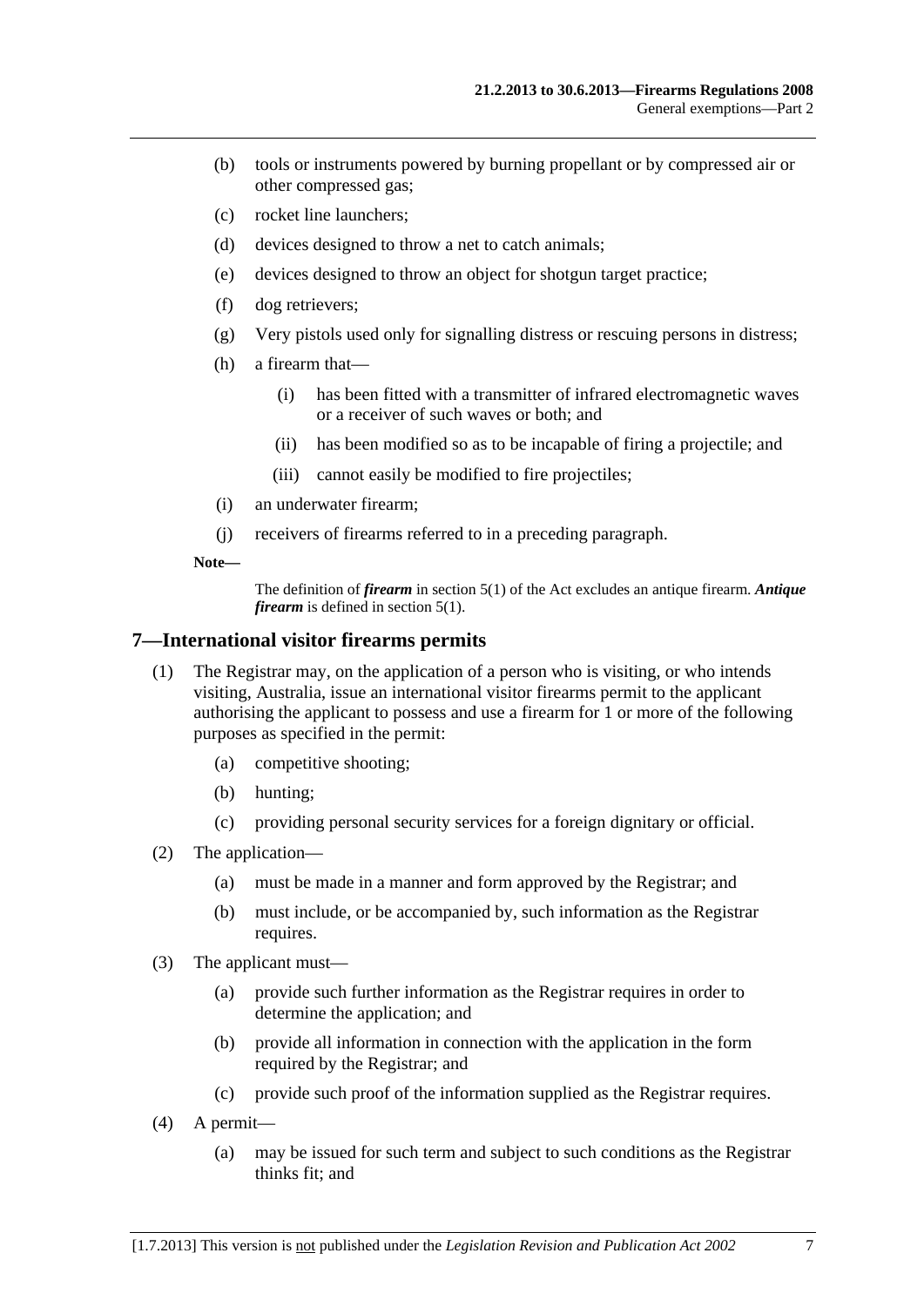- (b) may be varied or revoked by the Registrar at any time.
- <span id="page-7-0"></span> (5) A permit issued under this regulation—
	- (a) must identify the firearm or firearms to which it applies; and
	- (b) must not be issued in relation to a class D firearm or a prescribed firearm.
- (6) A person who holds an international visitor firearms permit or a permit under the law of another State or a Territory of the Commonwealth corresponding with this regulation is exempt from the application of the Act and these regulations provided that the person complies with the conditions of the permit.

#### **8—Exemption of persons from outside the State**

- (1) This regulation authorises the possession or use of a firearm for a purpose in South Australia only if the possession or use of that firearm for that purpose could be authorised by a firearms licence (disregarding a purpose with which a firearms licence may be endorsed under regulation  $11(2)(h)$ ).
- (2) Subject to this regulation, a person whose usual place of residence is in another State or a Territory of the Commonwealth may possess or use a firearm for a purpose in South Australia, without holding a firearms licence, if the person is authorised to possess or use that firearm for that purpose under the law of his or her usual place of residence.
- (3) Subject to this regulation, a person who moves his or her usual place of residence to South Australia may, for the period of 3 months after moving, possess or use a firearm for a purpose in South Australia, without holding a firearms licence, if the person could possess or use that firearm for that purpose under the law of his or her former place of residence.
- (4) [Subregulation \(3\)](#page-7-0) does not authorise a person to use a class C, D or H firearm in South Australia.
- (5) A person who has possession of a firearm under [subregulation \(2\)](#page-7-0) is not required to register the firearm.
- (6) A person referred to in [subregulation \(2\)](#page-7-0) or [\(3\)](#page-7-0) who has been issued with a licence or other authority under the law of his or her usual or former place of residence must carry the licence or other authority and produce it to a police officer on request.
- (7) A person who has moved his or her usual place of residence to South Australia must, within 7 days after moving apply, under the Act and these regulations for registration of, and for a licence to possess and use, the firearms in his or her possession.
- (8) The exemption provided by this regulation does not apply—
	- (a) in relation to a prescribed firearm; or
	- (b) in favour of a person who fails to comply with [subregulation \(6\)](#page-7-0) or [\(7\).](#page-7-0)

#### **9—Exemption for certain exhibitors**

- (1) The holder of a dealer's licence who exhibits firearms at a recognised exhibition is, for the purposes of so exhibiting firearms, exempt from section  $17(4)(a)$  of the Act.
- (2) The Minister may, by notice in the Gazette, declare a specified exhibition to be a recognised exhibition for the purposes of this regulation and specify the place at which, and the period for which, the exhibition is to be held.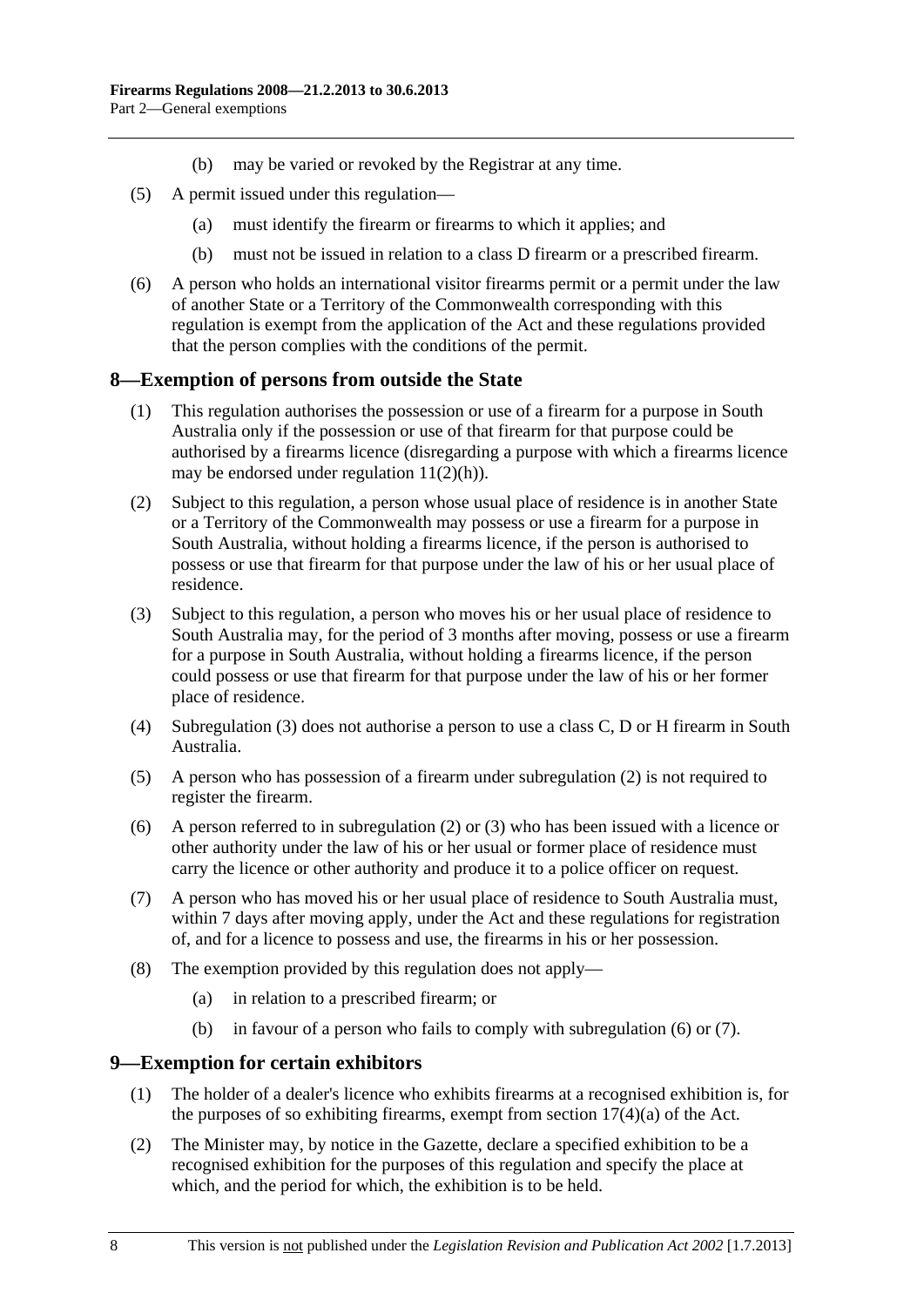- <span id="page-8-0"></span> (3) The Minister may, by subsequent notice in the Gazette, vary or revoke a notice under [subregulation \(2\).](#page-7-0)
- (4) For the purposes of this regulation, firearms will only be taken to be exhibited at a recognised exhibition if they are exhibited at the place and during the period specified in the notice.

# **Part 3—Licences**

### **Division 1—Firearms licences**

#### **10—Form of application**

An application for a firearms licence, or the renewal of a firearms licence, must be in a form approved by the Registrar.

#### **11—Purposes for which firearms may be used**

- (1) A firearms licence must be endorsed by the Registrar with the purpose or purposes for which the firearm or firearms of the class or classes authorised by the licence may be used by the holder of the licence.
- (2) Subject to this regulation, 1 or more of the following purposes may be endorsed on a firearms licence:
	- (a) use as a member of a shooting club—1;
	- (b) target shooting—2;
	- (c) hunting—3;
	- (d) paint-ball shooting—4;
	- (e) use in relation to carrying on the business of primary production or in the course of employment by a person who carries on such a business—5;
	- (f) use in the course of carrying on the business of guarding property or use in guarding property in the course of employment by a person who carries on that business—6;
	- (g) collecting and displaying firearms;
	- (h) such other purpose as is approved by the Registrar—7.
- (3) If the purpose of collecting and displaying firearms is endorsed on a licence, no other purpose may be endorsed on the licence.
- (4) A licence endorsed with the purpose of collecting and displaying firearms cannot authorise the possession of a prescribed firearm or a class D firearm.

**Note—** 

If a prescribed firearm or a class D firearm is rendered unusable in a manner stipulated by the Registrar it ceases to be a firearm (see definition of firearm in section 5(1) of the Act) and is therefore no longer subject to regulation.

 (4a) A licence endorsed with a purpose listed in paragraphs [\(a\)](#page-8-0) to [\(f\)](#page-8-0) of [subregulation \(2\)](#page-8-0)  cannot authorise the possession of a regulated imitation firearm.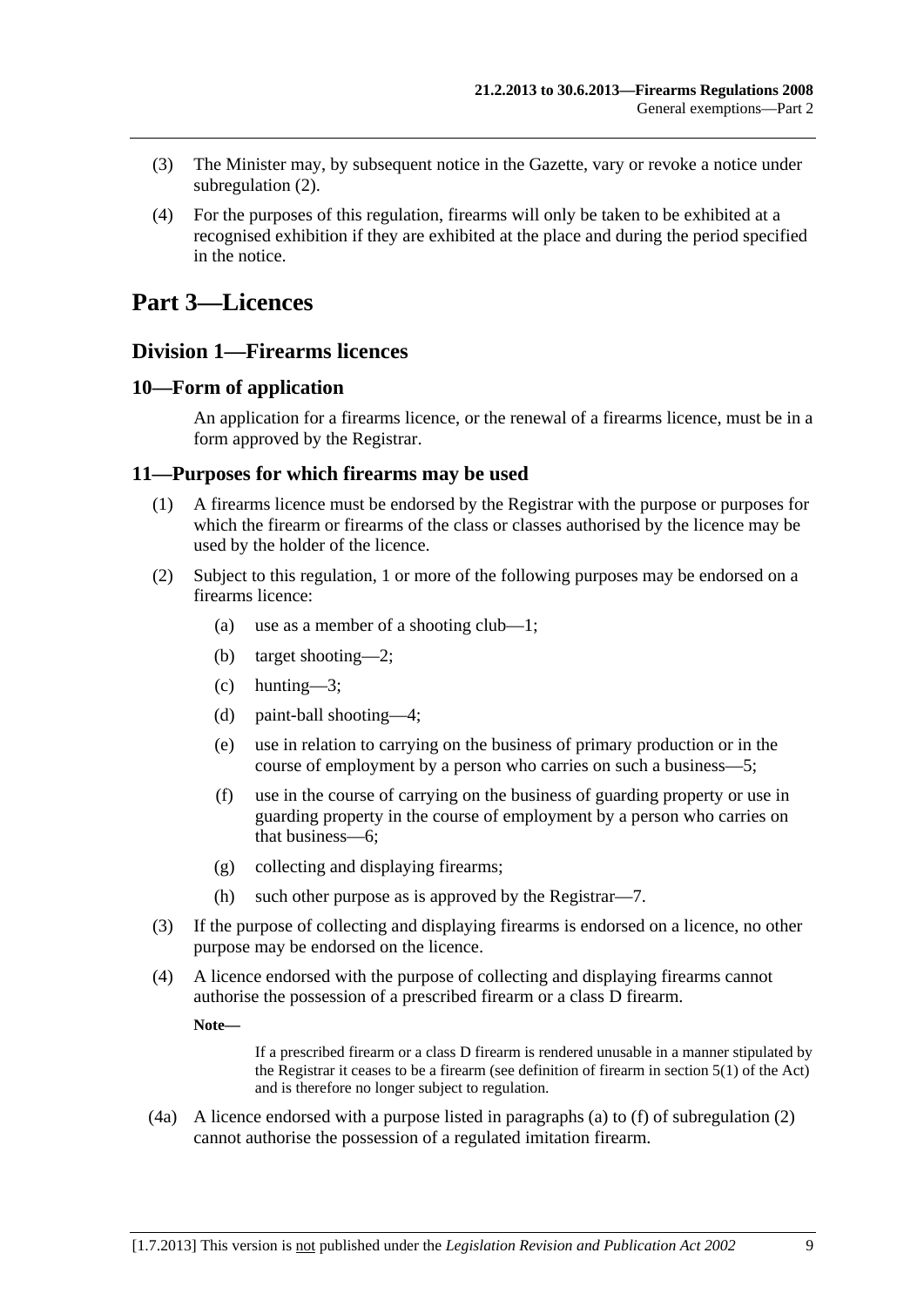- <span id="page-9-0"></span> (5) The endorsement referred to in [subregulation \(2\)\(f\)](#page-8-0) operates only so long as the holder of the licence holds an appropriate licence under the *[Security and Investigation Agents](http://www.legislation.sa.gov.au/index.aspx?action=legref&type=act&legtitle=Security%20and%20Investigation%20Agents%20Act%201995)  [Act 1995](http://www.legislation.sa.gov.au/index.aspx?action=legref&type=act&legtitle=Security%20and%20Investigation%20Agents%20Act%201995)*.
- (6) The holder of a firearms licence who is a member of a recognised firearms club is not entitled to use a firearm for hunting in the course of club activities unless the licence, by separate endorsement, authorises the use of that class of firearm for hunting.
- (7) The purposes listed in [paragraphs \(a\)](#page-8-0) to [\(h\)](#page-8-0) of [subregulation \(2\)](#page-8-0) will be sufficiently endorsed on a licence by endorsing on the licence the number appearing at the end of the relevant paragraph.

#### **12—Authorised purpose for which prescribed firearms may be used**

For the purposes of section 12(7) of the Act, a person may possess and use a prescribed firearm pursuant to a firearms licence for the purpose of theatrical or cinematic productions or for such other purpose or purposes as are approved by the Registrar.

#### **13—Checks to be made by Registrar**

Before granting an application for a firearms licence or to renew or vary a firearms licence, the Registrar must check the application against the checklist adopted for that purpose by the Ministerial Council for Police and Emergency Management – Police.

## **Division 2—Dealer's licences**

#### **14—Form of application**

An application for a dealer's licence, or the renewal of a dealer's licence, must be in a form approved by the Registrar.

#### **15—Records of firearms purchased and sold**

- (1) A dealer must compile records in duplicate of firearms purchased and sold in a form approved by the Registrar for that purpose.
- (2) Within 7 days after the end of each month, the dealer must deliver the original records in respect of that month to the Registrar.
- (3) The duplicate copy of the records must be kept for at least 3 years at the dealer's premises.
- (4) If no firearms have been purchased or sold by a dealer during a month, the dealer must deliver a copy of the appropriate form to the Registrar with "Nil Return" written across it.

#### **16—Transfers of firearms through agency of dealer**

- (1) If possession of a firearm is transferred through the agency of a licensed dealer under section 15B(9)(b) of the Act, the dealer must—
	- (a) satisfy himself or herself by inspecting the relevant permit and licence that the person acquiring the firearm is entitled to acquire and possess it; and
	- (b) record—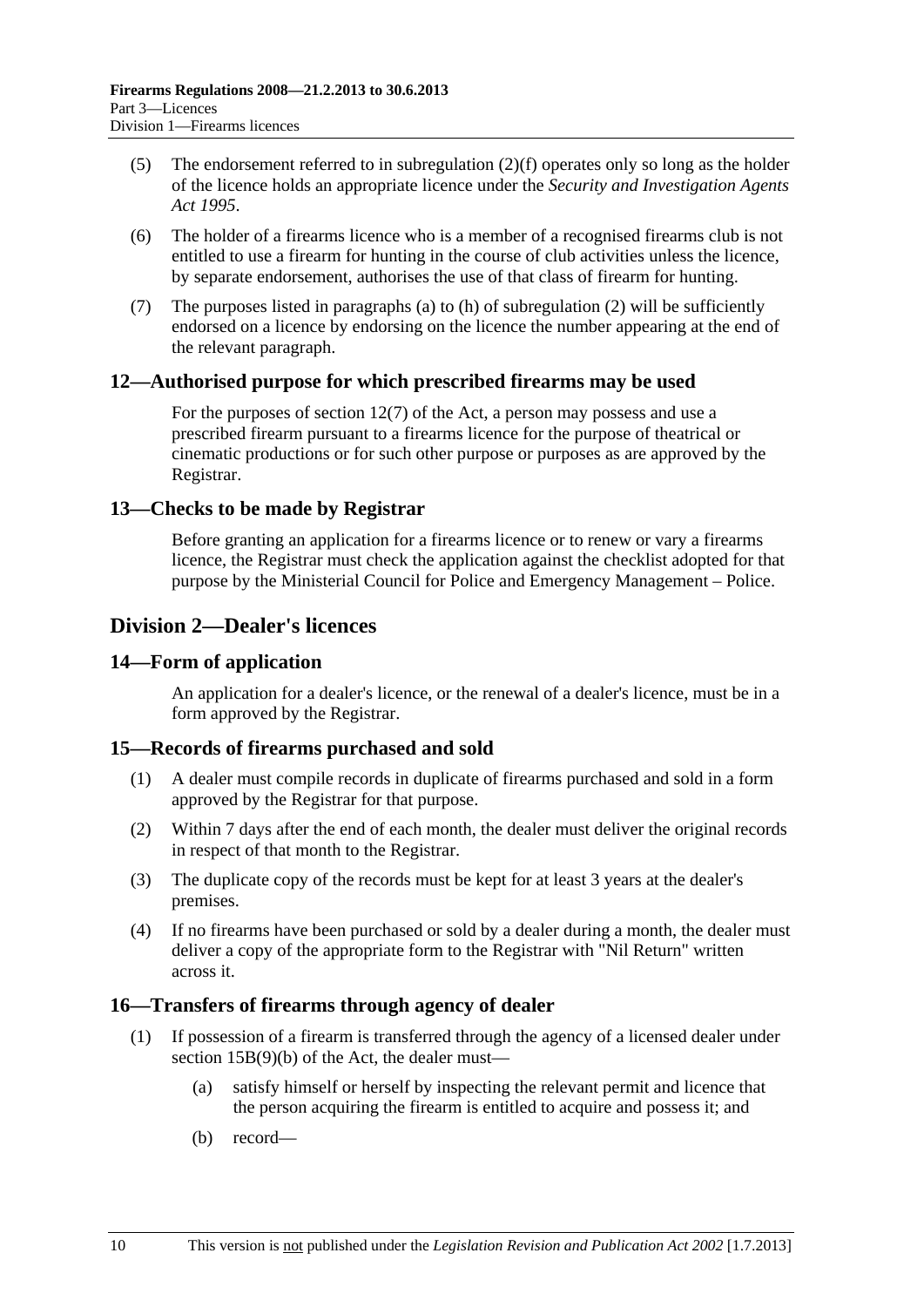- <span id="page-10-0"></span> (i) the name and address of the person transferring and the person acquiring the firearm and the number of each of their firearms licences; and
- (ii) the class, make, calibre and serial number or other identification of the firearm; and
- (iii) if the firearm is lent or hired—the duration and the terms of the loan or hire; and
- (c) provide the Registrar with the information recorded under [paragraph \(b\)](#page-9-0) within 1 month after possession of the firearm is transferred.
- (2) The dealer must not transfer the firearm unless he or she has complied with subregulation  $(1)(a)$  and  $(b)$ .

#### **17—Records of transfers of firearms**

- (1) A dealer must compile the records referred to in [regulation 16](#page-9-0) and a dealer or an authorised officer (as the case requires) must compile the records referred to in section 15C of the Act in duplicate in a form approved by the Registrar.
- (2) Within 7 days after the end of each month the dealer or authorised officer must deliver the original records referred to in [subregulation \(1\)](#page-10-0) in respect of that month to the Registrar.
- (3) The duplicate copy of the records must be kept for at least 3 years at the dealer's or club's premises.
- (4) If the dealer has not witnessed the transfer of possession of any firearms and has not acted as agent in the transfer of possession of any firearms during a month, the dealer must deliver a copy of the appropriate form to the Registrar with "Nil Return" written across it.
- (5) In this regulation—

*authorised officer* has the same meaning assigned by section 15B of the Act.

#### **18—Other records**

- (1) A dealer must compile records of firearms received by the dealer for repair, consignment or safe keeping in a form approved by the Registrar for that purpose.
- (2) A dealer must, if required to do so by the Registrar, compile records of ammunition purchased by the dealer and ammunition sold by the dealer in a form approved by the Registrar for that purpose.
- (3) The records must be kept for at least 3 years at the dealer's premises.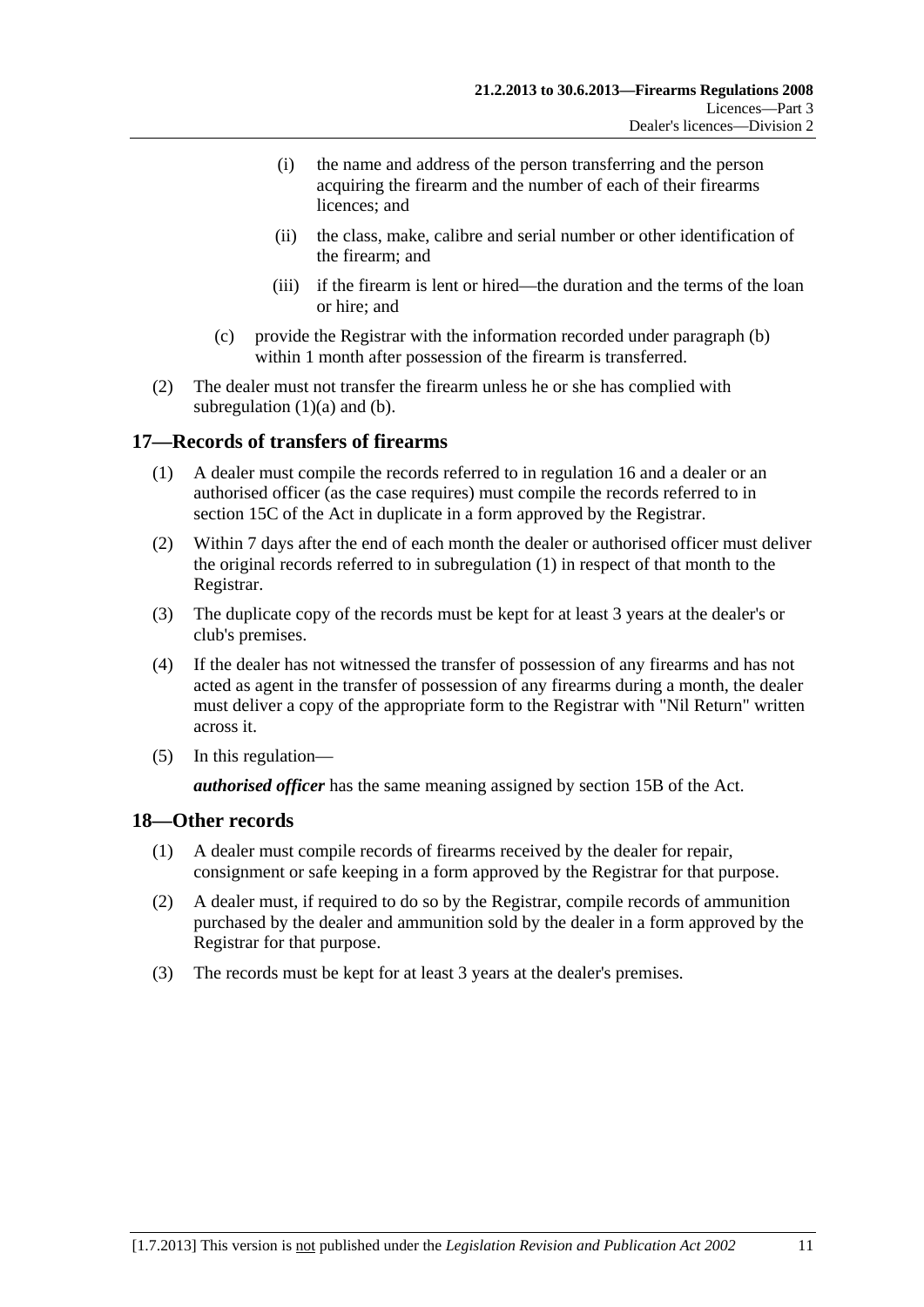## <span id="page-11-0"></span>**Division 3—Qualifications to hold licence**

#### **19—Training and examinations**

- (1) The Registrar may, by notice in writing, require an applicant for a firearms licence or a dealer's licence or for the addition of classes of firearms to which a licence relates or for the endorsement of a further purpose or purposes on a licence to complete to the satisfaction of the Registrar 1 or more of the following:
	- (a) a course in the safe handling, carriage and use of firearms nominated by the Registrar;
	- (b) a written examination in the safe handling, carriage and use of firearms nominated by the Registrar;
	- (c) a practical examination in the safe handling, carriage and use of firearms nominated by the Registrar.
- (2) [Subregulation \(1\)](#page-11-0) does not apply to an application for the renewal of a licence unless—
	- (a) a period of 1 year or more has elapsed since the licence expired; or
	- (b) the licence will authorise the possession and use of additional classes of firearm or will authorise the possession and use of firearms for additional purposes; or
	- (c) the licence is endorsed for use in the course of carrying on the business of guarding property or use in guarding property in the course of employment by a person who carries on that business.

#### **20—Instructors and examiners**

- (1) The Registrar may authorise any suitable person to conduct a course or examination for the purposes of this Division.
- (2) A person who conducts a course or examination under this Division—
	- (a) must not allow a person to attend the course or sit for the examination unless the person produces, for his or her inspection, a notice issued by the Registrar under [regulation 19](#page-11-0); and
	- (b) must compile, in a form approved by the Registrar, and keep for at least 3 years, a record of the names and addresses of all persons who attend the course or sit for the examination.
- (3) A person referred to in [subregulation \(1\)](#page-11-0) must provide the Registrar with such information as he or she requests relating to courses or examinations conducted by the person.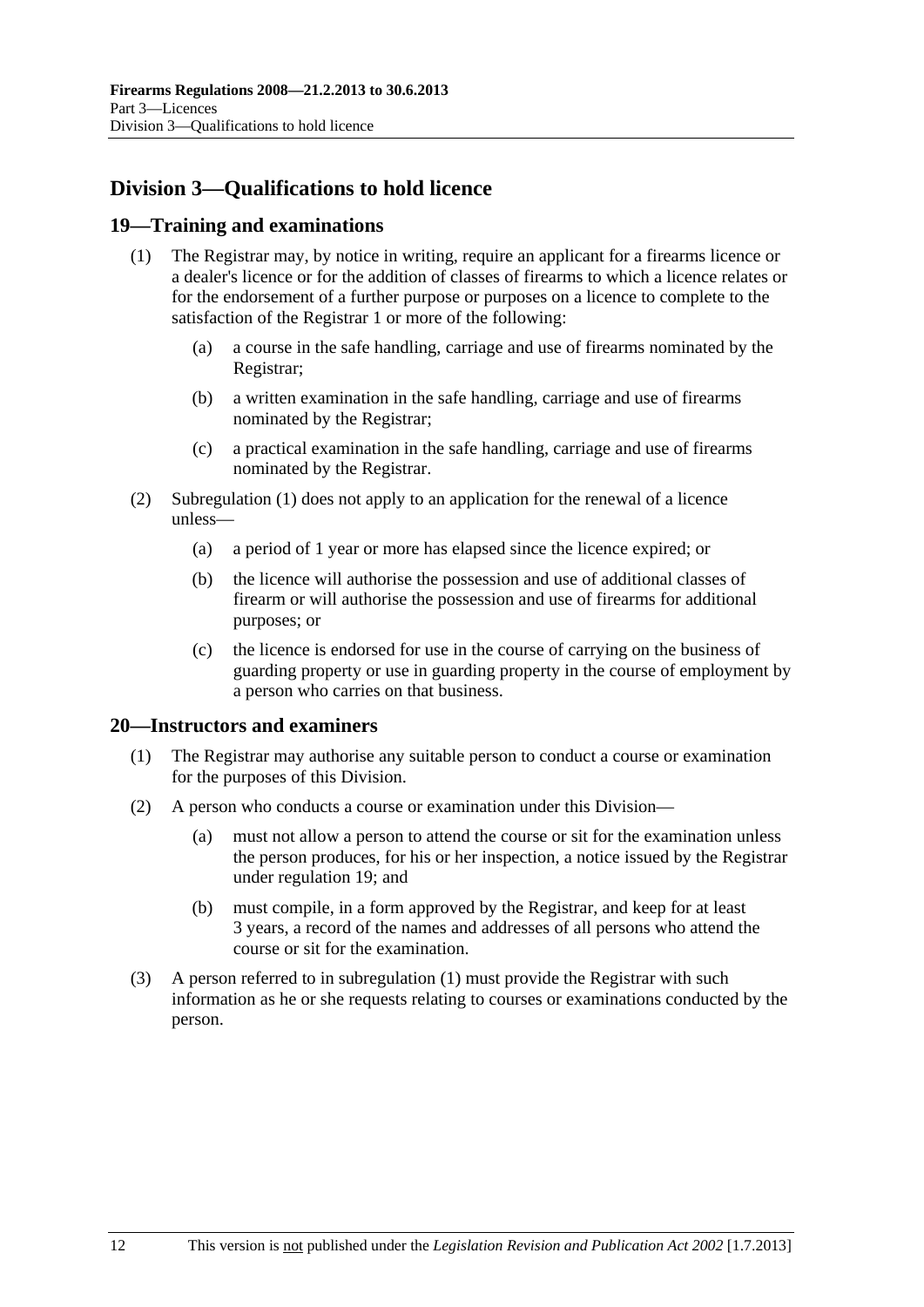## <span id="page-12-0"></span>**Division 4—Conditions of licences**

#### **21—Conditions of firearms licences**

- (1) It is a condition of a firearms licence that—
	- (a) the holder of the licence must give the Registrar written notice in a form approved by the Registrar of all changes to his or her name or address within 14 days after the change occurs; and
	- (b) every firearm that the holder of the licence has possession of pursuant to the licence must comply with section 24A of the Act; and
	- (c) the holder of the licence must comply with the provisions of [Part 6](#page-21-0) that apply to, or in relation to, firearms held pursuant to the licence; and
	- (d) when a firearm or ammunition is not secured as required by [Part 6](#page-21-0) the holder of the licence must take all reasonable precautions to ensure that the firearm or ammunition is not lost or stolen or does not come into the possession of an unauthorised person; and
	- (e) the holder of the licence must report the theft, loss or destruction of a firearm to which the licence relates to a police officer within 14 days after the theft, loss or destruction occurs; and
	- (f) if the holder of the licence informed the Registrar, when applying for the licence, of the place at which he or she intended to keep firearms pursuant to the licence when not in use and the manner in which he or she intended securing those firearms, the holder of the licence—
		- (i) must allow, at any reasonable time, a police officer to enter and inspect the place at which the firearms are kept to ensure the firearms are so secured; and
		- (ii) must give the Registrar prior written notice of any change in the place at which the firearms are kept; and
		- (iii) must not, without the approval of the Registrar, change the manner in which the firearms are secured; and
	- (g) the holder of the licence must, whenever required to do so by the Registrar, provide the Registrar with information relating to a firearm registered in his or her name or in his or her possession; and
	- (h) the holder of the licence must whenever required to do so by the Registrar provide the Registrar with information that the Registrar requires to determine whether he or she should take action under section 20(1a) of the Act.
- (1a) It is a condition of a firearms licence that it does not authorise possession of a regulated imitation firearm unless it is specifically endorsed by the Registrar to that effect.
- (1b) It is a condition of a firearms licence that authorises possession of a regulated imitation firearm that the regulated imitation firearm must not, without the approval of the Registrar, be altered in a manner that would enable it to function as a firearm.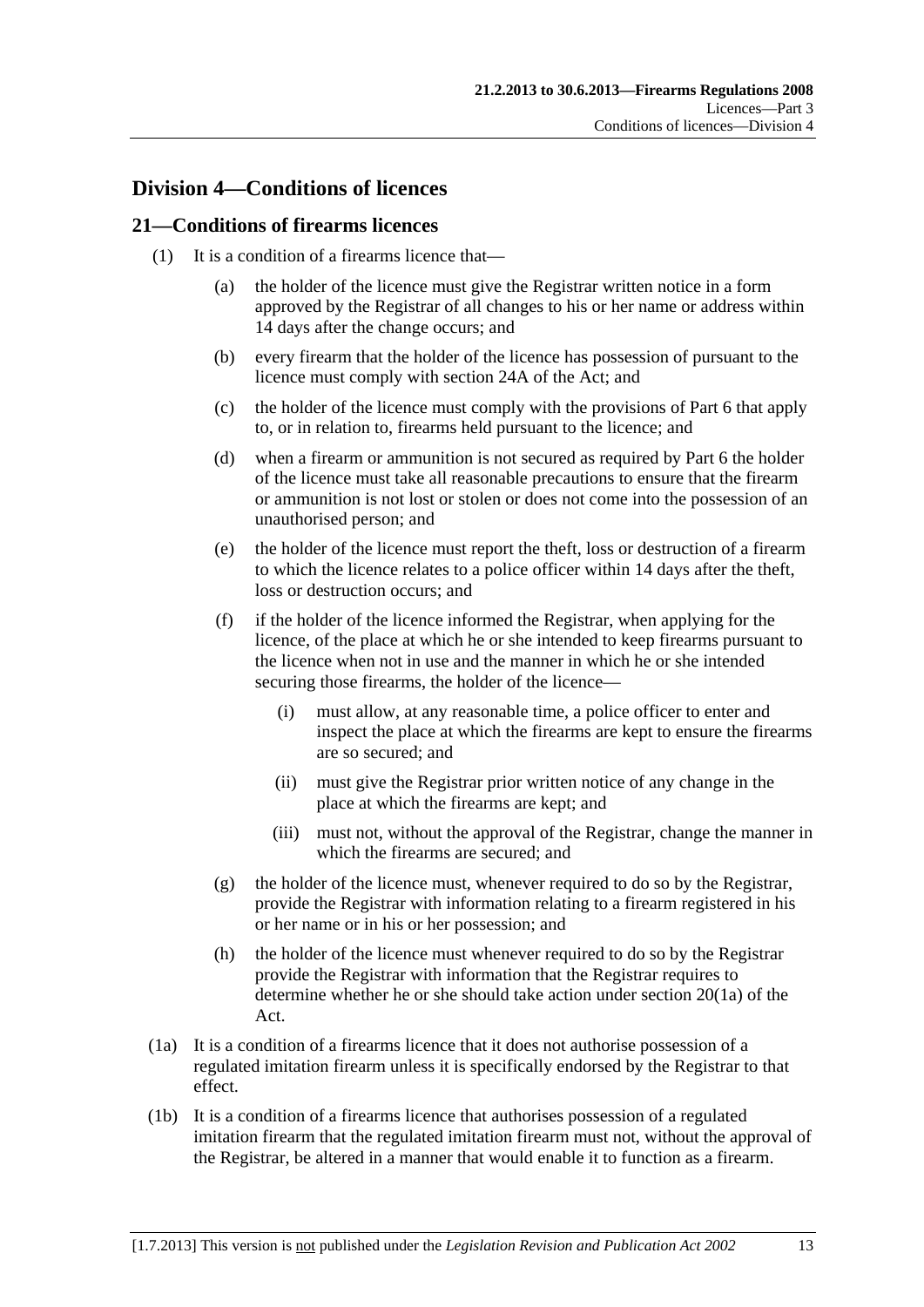- <span id="page-13-0"></span> (2) It is a condition of a firearms licence that authorises the use and possession of a class C firearm that the holder of the licence must, within 14 days before each anniversary of the granting or renewal of the licence, provide the Registrar with information that the Registrar requires to determine whether he or she should take action under section 20(1a) of the Act.
- (3) It is a condition of a firearms licence that authorises the possession and use of a class C firearm that the holder of the licence may only use a firearm of that class if the requirements set out in 1 or more of the paragraphs of section 15A(3) of the Act or in regulations under section 15A(3)(a) are satisfied and then only if his or her use of the firearm is consistent with the relevant paragraph or regulation.
- (4) If the only paragraph of section 15A(3) of the Act satisfied by the holder of a firearms licence authorising the possession and use of a class C firearm is paragraph (b) (membership of The South Australian Clay Target Association Incorporated or the Australian Clay Target Association Incorporated and membership of a recognised firearms club affiliated with either of those associations), it is a further condition of the licence that the holder must be an active member of the club.
- (5) For the purposes of [subregulation \(3\),](#page-13-0) the requirements of paragraph (a) of section 15A(3) of the Act will not be taken not to be satisfied on the ground that the holder of the licence has possession of 2 or more class C firearms if his or her possession of those firearms is consistent with another paragraph of section 15A(3) or with a regulation under section 15A(3)(d).
- (6) It is a condition of a firearms licence that authorises the possession and use of a class D firearm that the holder of the licence may only use a firearm of that class for the purpose of destroying animals and then only if his or her livelihood is gained partly or wholly from professional shooting.
- (7) It is a condition of a firearms licence that authorises the possession and use of a class H firearm that the holder of the licence may only use a firearm of that class—
	- (a) if the holder is an active member of a shooting club; or
	- (b) in relation to carrying on the business of primary production or in the course of employment by a person who carries on such a business if, in either case, the property on which the primary production business is carried on is at least 15 000 hectares in area or is a property to which [subregulation \(8\)](#page-13-0) applies; or
	- (c) in the course of carrying on the business of guarding property or in guarding property in the course of employment by a person who carries on that business; or
	- (d) for the purpose of collecting and displaying firearms; or
	- (e) for such other purpose as is approved by the Registrar.
- (8) This subregulation applies to a property for the purposes of [subregulation \(7\)\(b\)](#page-13-0) if the property was specified in a firearms licence that—
	- (a) was purportedly granted to a person for a term expiring on or after 27 September 2002; and
	- (b) authorised the person to use a class H firearm on the property in relation to carrying on the business of primary production or in the course of employment by a person who carries on such a business.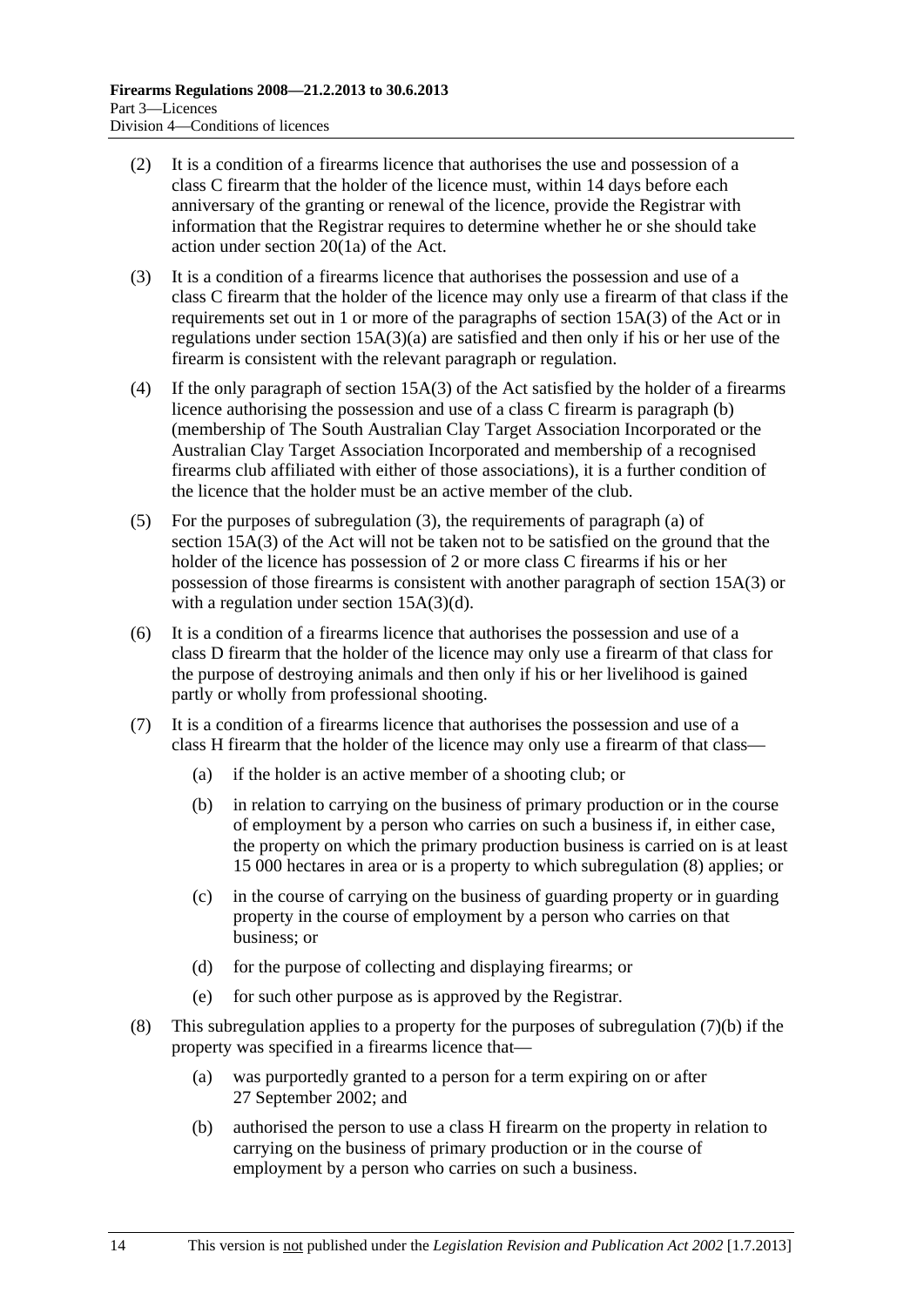- (9) It is an additional condition of a shooting club member's licence that the holder of the licence must be an active member of a shooting club for each licence year of the licence.
- (10) It is an additional condition of a shooting club member's licence that authorises the possession and use of class H firearms that the class H firearms of each of the following categories of which the holder of the licence has possession must be used by the holder in shooting club organised shoots for that category of class H firearms on at least 4 occasions during each licence year of the licence:
	- (a) air or gas operated handguns;
	- (b) .22 calibre rim fire handguns (long rifle or short);
	- (c) centre fire handguns of not more than .38 calibre;
	- (d) handguns of more than .38 calibre.
- (11) It is an additional condition of a collector's licence—
	- (a) that in the case of all firearms in the collection manufactured after 1900—
		- (i) the bolt, breech block or firing pin of the firearm must be locked in a container kept separately from the firearm; or
		- (ii) the trigger of the firearm must be immobilised by means of a trigger lock; or
		- (iii) the firearm is secured by such other method as is approved by the Registrar; and
	- (b) that the holder of the licence must be an active member of a collectors' club for each licence year of the licence; and
	- (c) that the holder of the licence does not have possession of any ammunition that can be used in a firearm owned by the collector for the purpose of collecting and displaying firearms (excluding ammunition for use in a firearm that the collector is authorised to have possession of and use for some other purpose endorsed on a separate firearms licence); and
	- (d) that none of the firearms included in the collection is a prescribed firearm; and
	- (e) that the firearms included in the collection must not be fired without the written approval of the Registrar.
- (12) If the purpose, or 1 of the purposes, endorsed on a firearms licence is paint-ball shooting, it is a condition of the licence that only a paint-ball firearm will be used for the purposes of paint-ball shooting.
- (13) A licence to possess a prescribed firearm is subject to the following conditions in addition to the conditions prescribed by [subregulation \(1\):](#page-12-0)
	- (a) the firearm to which the licence relates must not be used to fire a projectile;
	- (b) the firearm must be kept at the premises and in the manner specified in the licence unless approval to the contrary is granted by the Registrar;
	- (c) the holder of the licence must not surrender control of the firearm except when disposing of the firearm.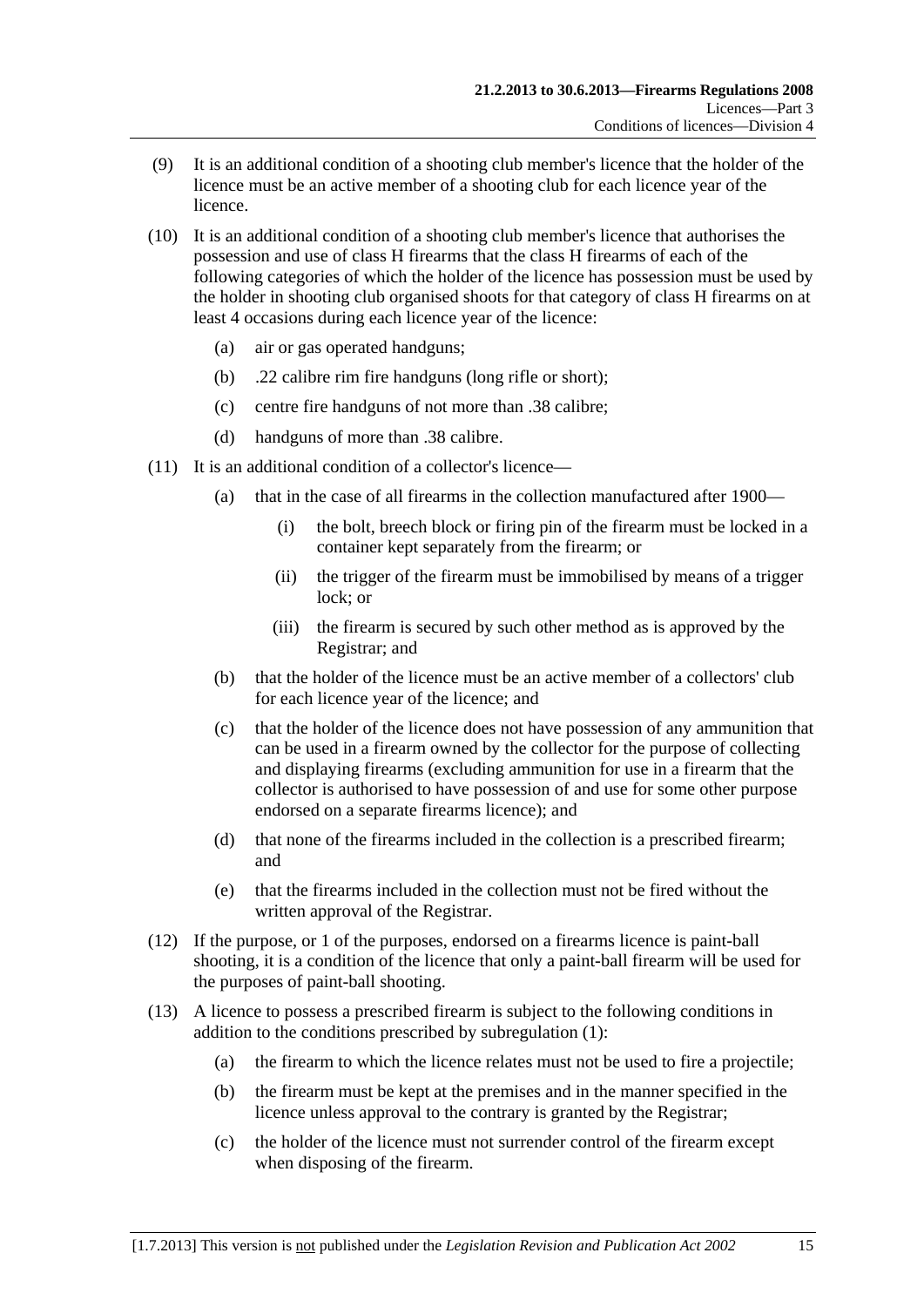<span id="page-15-0"></span> (14) The conditions imposed by [subregulations \(3\)](#page-13-0) and [\(6\)](#page-13-0) do not apply to a licence held solely to enable the holder of the licence to possess and use firearms for the purposes of a contract with the Crown in right of this State or in any of the Crown's other capacities or for the purpose of tendering for such a contract.

#### **22—Conditions of dealers' licences**

- (1) It is a condition of a dealer's licence that—
	- (a) the dealer must give the Registrar written notice in a form approved by the Registrar of all changes to his or her name or address within 14 days after the change occurs; and
	- (b) the dealer must comply with the provisions of [Part 6](#page-21-0) that apply to, or in relation to, firearms or ammunition held pursuant to the licence; and
	- (c) when a firearm or ammunition is not secured as required by [Part 6,](#page-21-0) the dealer must take all reasonable precautions to ensure that the firearm or ammunition is not lost or stolen or does not come into the possession of an unauthorised person; and
	- (d) the dealer must report the theft, loss or destruction of a firearm that is owned or held by the dealer in the course of carrying on business as a dealer in firearms to a police officer within 14 days after the theft, loss or destruction occurs; and
	- (e) subject to [subregulation \(2\)](#page-16-0), the dealer does not carry on business as a dealer in firearms or ammunition except at the premises authorised by the licence; and
	- (f) in the course of carrying on business as a dealer in firearms, the dealer does not keep firearms at any premises except those referred to in [paragraph \(e\)](#page-15-0)  unless he or she does so for the purpose of testing or repairing those firearms; and
	- (g) the dealer must not deal in—
		- (i) mechanisms or other fittings that can be fitted to a firearm to convert it to an automatic firearm; or
		- (ii) mechanisms or other fittings that, when fitted to a suitable firearm, will enable the firearm to fire grenades or other explosive projectiles; and
	- (h) during the hours that members of the public have access to the premises referred to in [paragraph \(e\),](#page-15-0) the dealer displays the licence, or a copy of the licence (the copy does not need to include a photograph of the holder of the licence), in those premises in a position in which it is likely to be seen and read by members of the public; and
	- (i) the dealer identifies, in a manner approved by the Registrar, each firearm that he or she owns in the course of carrying on business as a dealer in firearms; and
	- (j) the dealer must produce to a police officer on request the records kept by him or her pursuant to the Act and these regulations; and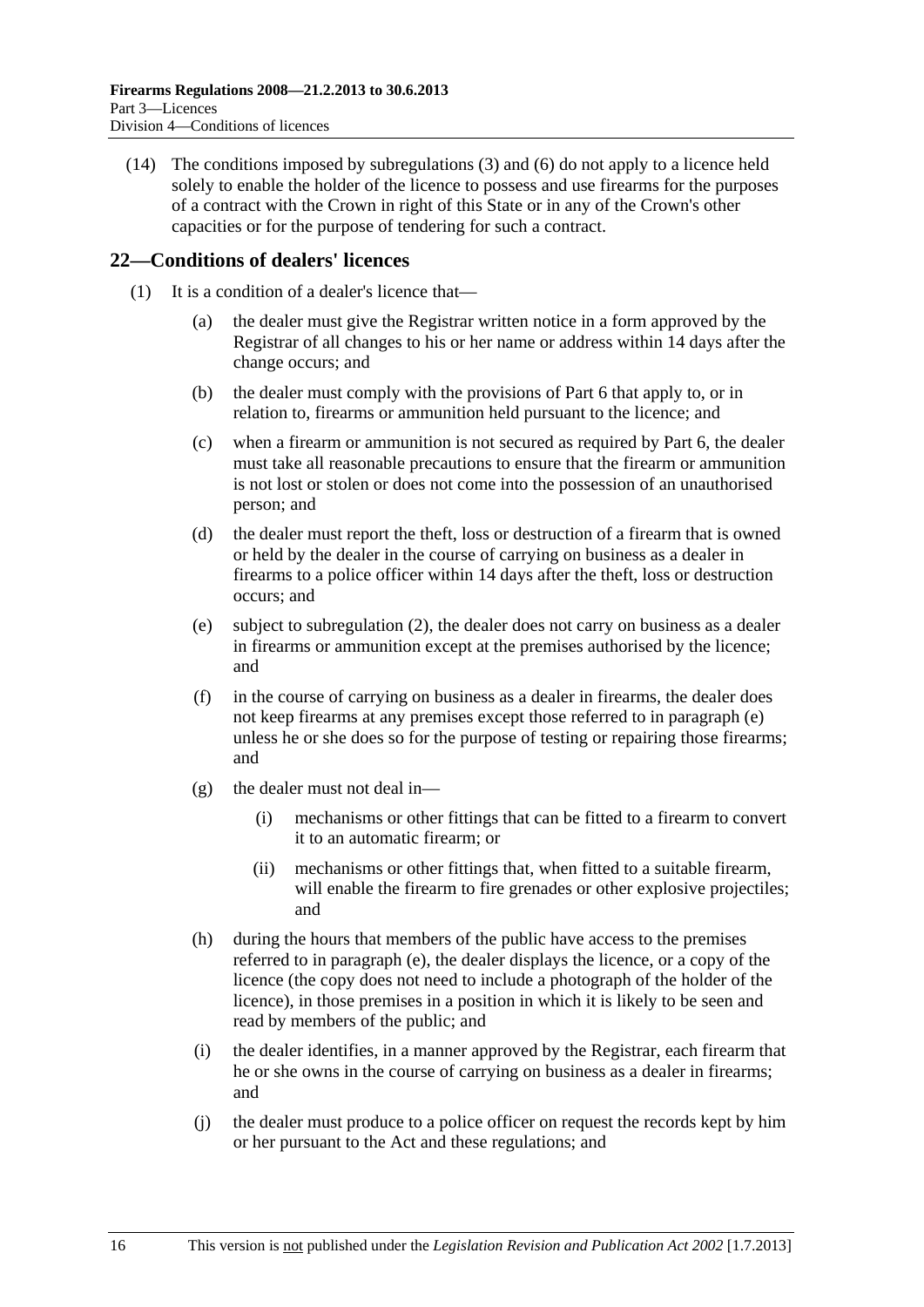- <span id="page-16-0"></span> (k) the dealer must allow a police officer to enter and inspect any premises at which the dealer is authorised by the licence to carry on business for the purpose of enforcement of the Act and these regulations; and
- (l) the dealer must, whenever required to do so by the Registrar or a police officer, provide the Registrar or member with information relating to a firearm recorded to, or in the possession of, the dealer.
- (2) A dealer may—
	- (a) exhibit firearms and ammunition for the purpose of sale by auction and may sell firearms or ammunition by auction at a place other than his or her premises; and
	- (b) exhibit firearms and ammunition for any other purpose at places other than his or her premises if he or she does not exhibit—
		- (i) 2 or more identical firearms; or
		- (ii) more than 50 rounds of identical ammunition.

## **Division 5—Exemptions relating to licences**

#### **23—Exemption from requirement to be licensed**

- (1) An offence is not committed against section 11 of the Act in the following circumstances:
	- (a) by a person of or over the age of 14 years but under the age of 18 years who has possession of or uses a registered firearm if—
		- (i) he or she is with, and is under the continuous supervision of, his or her parent or guardian or some other person approved by his or her parent or guardian; and
		- (ii) the person providing the supervision holds a firearms licence authorising possession of the firearm for the purpose for which it is being used;
	- (b) by a person of or over the age of 14 years but under the age of 18 years who has possession of or uses a firearm if that person is (with the consent of his or her parent or guardian) with, and is under the continuous supervision of, a recognised coach who holds a firearms licence authorising possession of the firearm for the purpose for which it is being used;
	- (c) by a person who has possession of or uses a firearm for the purpose of a course or examination in the safe handling, carriage and use of firearms if that person is with, and is under the continuous supervision of, a person authorised by the Registrar to conduct the course or examination;
	- (d) by a person of or over the age of 18 years who has possession of or uses a firearm if that person is with, and is under the continuous supervision of, a person who is registered as the owner of the firearm and who holds a firearms licence authorising possession of the firearm for the purpose for which it is being used;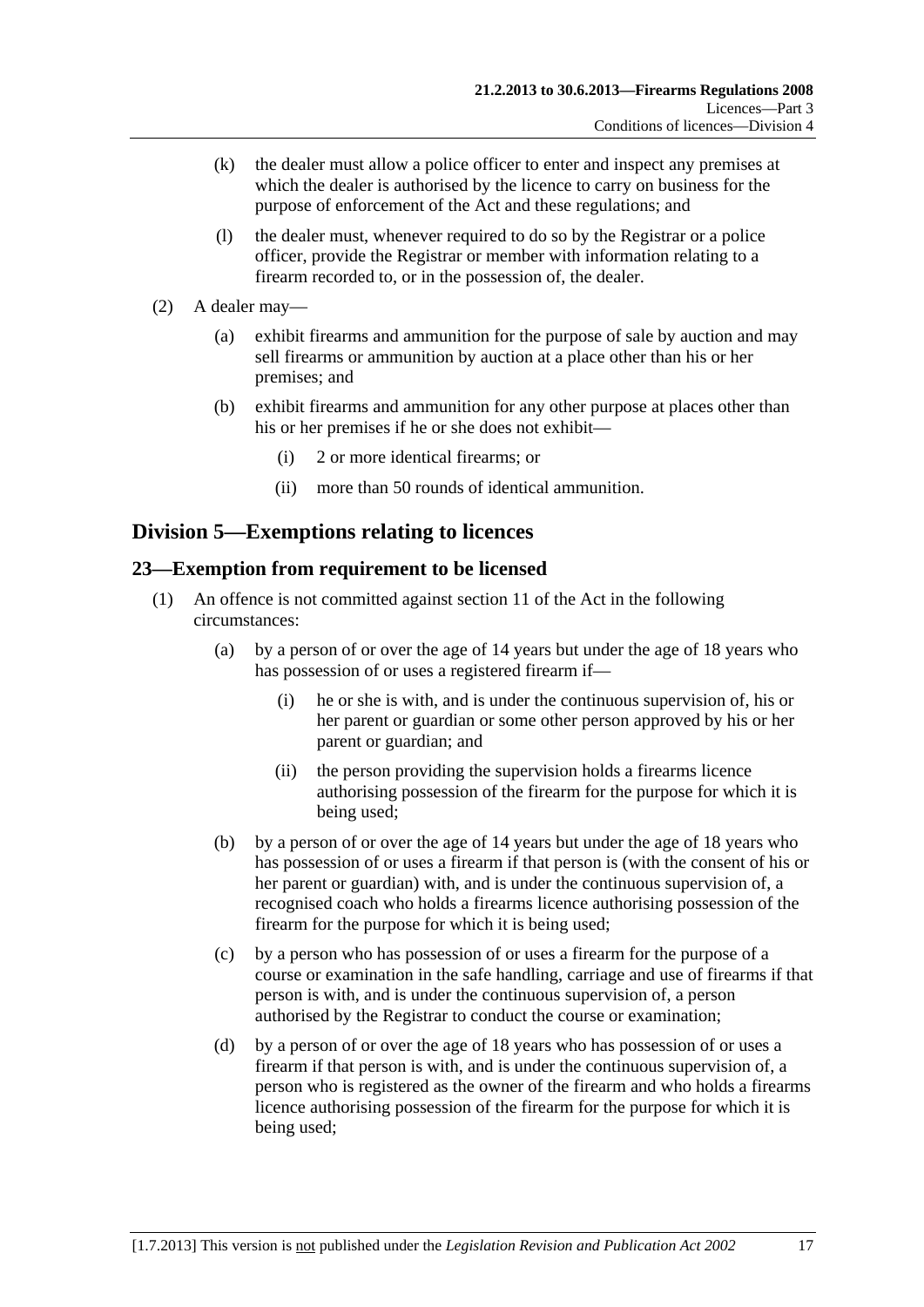- <span id="page-17-0"></span> (e) by a person who has possession of or uses a class C firearm on the grounds of a recognised firearms club that is affiliated with The South Australian Clay Target Association Inc. or the Australian Clay Target Association Inc. for the purpose of shooting in an activity of the club conducted in accordance with the rules of the Australian Clay Target Association Inc. if that person is with, and is under the continuous supervision of, a person who holds a firearms licence authorising possession of the firearm for the purpose for which it is being used;
- (f) by a person of or over the age of 14 years but under the age of 18 years who has possession of or uses a firearm at facilities provided by the South Australian Sports Institute if that person is (with the consent of his or her parent or guardian) with, and under the continuous supervision of, a person who holds a firearms licence authorising possession of the firearm for the purpose for which it is being used;
- (g) by a person of any age who has possession of or uses a firearm (including a prescribed firearm)—
	- (i) in the course of rehearsal for, or the performance of, a theatrical production; or
	- (ii) in the course of rehearsal for, or the filming of, a scene in the production of a film,

if that person is under the continuous supervision of a person who holds a firearms licence authorising possession of the firearm for the purpose for which it is being used.

- (2) An offence is not committed against section 11 of the Act by a person who is of or over the age of 10 years but under the age of 14 years in the circumstances set out in [subregulation \(1\)\(a\)](#page-16-0) or [\(b\)](#page-16-0) if the firearm concerned is a class A firearm.
- (3) For the purposes of subregulation  $(1)(d)$ , a person will be taken to be registered as the owner of a firearm if he or she is the nominee of a body, whether incorporate or unincorporate, that is registered as the owner of the firearm.
- (4) In this regulation—

*recognised coach* means a person who has been recognised by a recognised firearms club as being a fit and proper person to instruct others in the skills of using firearms.

#### **24—Exemption of juniors from certain provisions**

- (1) A person who—
	- (a) has reached the age of 12 years but has not reached the age of 18 years; and
	- (b) is a member of a recognised firearms club; and
	- (c) needs to hold a firearms licence in order to participate in a competition or competitions held in another State or a Territory of the Commonwealth or held in another country,

is, subject to the conditions set out in [subregulation \(2\)](#page-18-0), exempt from section 12(3) and (8) of the Act.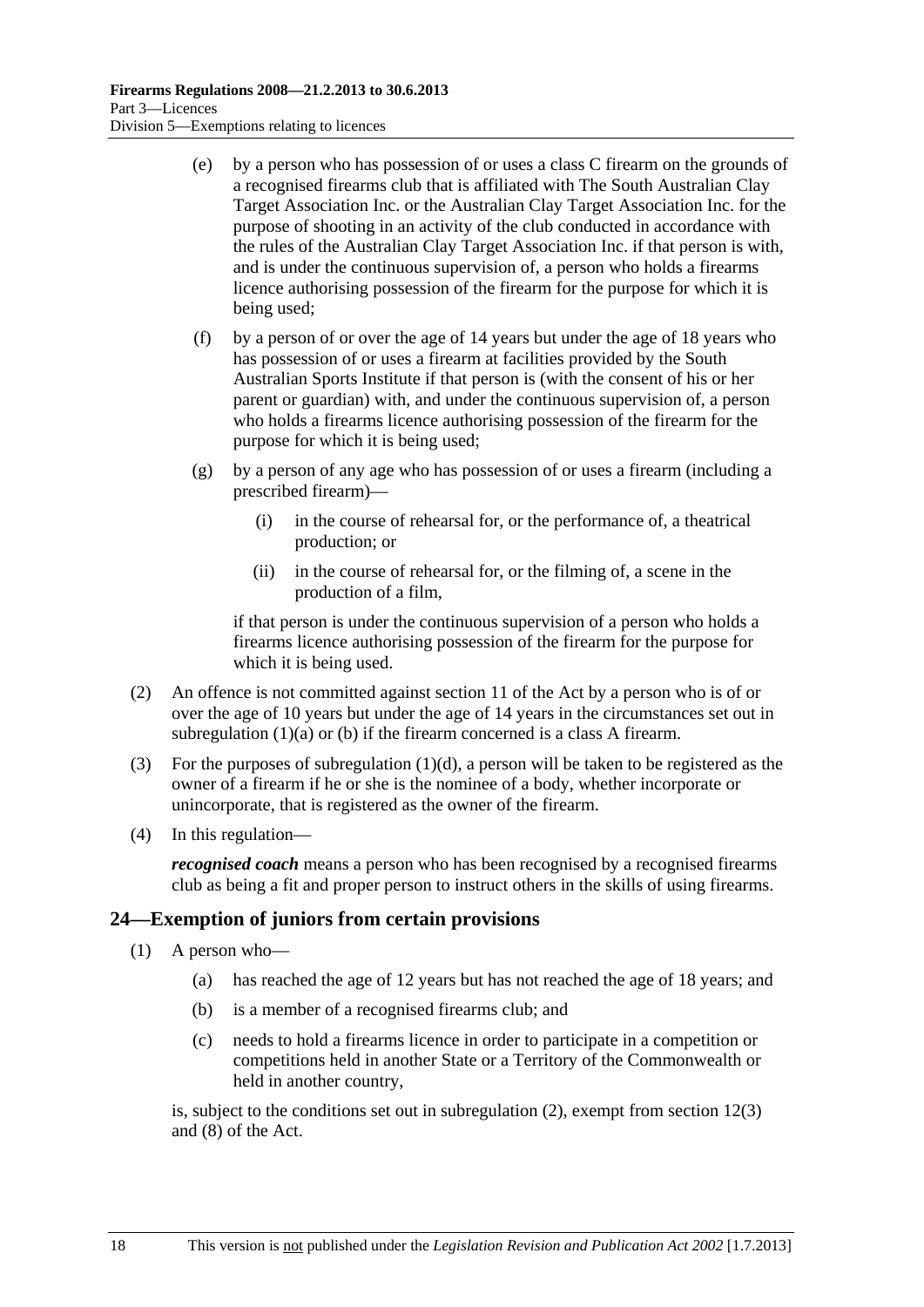- <span id="page-18-0"></span> (2) The conditions are as follows:
	- (a) the only purpose that may be endorsed on a licence granted to an exempt person referred to in [subregulation \(1\)](#page-17-0) is use of a firearm as a member of a recognised firearms club; and
	- (b) the term of a licence granted to an exempt person referred to in [subregulation \(1\)](#page-17-0) is 1 year; and
	- (c) a licence granted to an exempt person referred to in [subregulation \(1\)](#page-17-0) cannot be renewed; and
	- (d) an exempt person referred to in [subregulation \(1\)](#page-17-0) who is the holder of a licence must not apply for a permit authorising the acquisition of a firearm.

## **Division 6—General**

#### **25—Company nominee**

- (1) A company that holds a licence must appoint a person—
	- (a) who is, in the opinion of the Registrar, a fit and proper person to have control of the company's firearms; and
	- (b) who is employed by the company and has his or her usual place of residence in the State,

to have control of the company's firearms at the place at which they are kept by the company.

- (2) Without limiting the meaning of fit and proper person in [subregulation \(1\)\(a\),](#page-18-0) a person will be taken not to be a fit and proper person for the purposes of that subregulation if the Registrar would refuse to grant a firearms licence to that person.
- (3) A person appointed under [subregulation \(1\)](#page-18-0) must keep a record of—
	- (a) the firearms under his or her control; and
	- (b) the names of the persons who have possession of those firearms and the periods during which they have possession of them.
- (4) A company must give the Registrar written notice in a form approved by the Registrar of the name and address of the person appointed by the company under subregulation  $(1)$ .

#### **26—Replacement of licence**

If a person applies for replacement of a licence, and the Registrar is satisfied, on information provided by the applicant or on such other evidence as he or she requires, that the licence has been lost, stolen or destroyed, the Registrar may, on payment of the fee fixed by [Schedule 1](#page-28-0), issue a replacement for the licence.

#### **27—Reporting obligations of prescribed persons**

The following classes of persons are prescribed for the purposes of the definition of *prescribed person* in section 27A of the Act:

- (a) persons registered as nurses under the *[Nurses Act 1999](http://www.legislation.sa.gov.au/index.aspx?action=legref&type=act&legtitle=Nurses%20Act%201999)*;
- (b) registered psychologists under the *[Psychological Practices Act 1973](http://www.legislation.sa.gov.au/index.aspx?action=legref&type=act&legtitle=Psychological%20Practices%20Act%201973)*;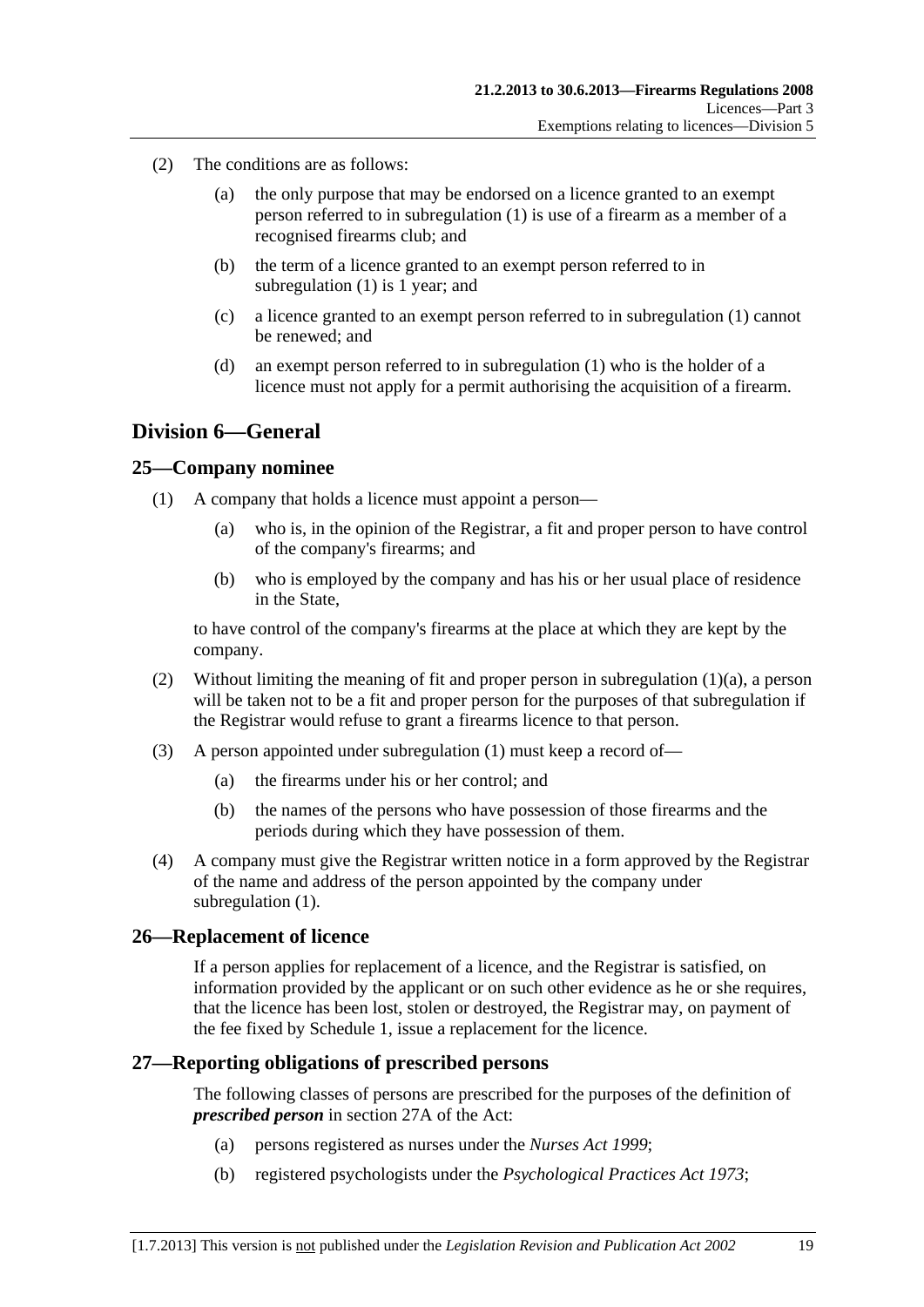- <span id="page-19-0"></span>(c) professional counsellors;
- (d) social workers.

# **Part 4—Acquisition and registration of firearms**

#### **28—Application for permits**

An application for a permit to acquire a firearm must be in a form approved by the Registrar.

#### **29—Checks to be made by Registrar**

Before granting an application for a permit to acquire a firearm, the Registrar must check the application against the checklist adopted for that purpose by the Ministerial Council for Police and Emergency Management – Police.

#### **30—Application to register firearm**

- (1) Subject to [subregulation \(2\),](#page-19-0) an application to register a firearm must be in a form approved by the Registrar and the applicant must produce the following to the police officer to whom the application is made:
	- (a) the permit authorising the acquisition of the firearm; and
	- (b) the firearm; and
	- (c) the licence authorising the person producing the firearm to have possession of it.
- (2) A person who applies for registration of a firearm in circumstances referred to in regulation  $8(7)$  is not bound to comply with subregulation  $(1)(a)$  or  $(c)$ .

#### **31—Acquisition of class C firearms**

The following requirements are prescribed for the purposes of section 15A(3)(d) of the Act:

- (a) in relation to the acquisition of class C firearms for the purpose of collection and display—
	- (i) the Registrar is satisfied that the applicant for the permit to acquire the class C firearm has, or genuinely intends to acquire, a collection of firearms that has, or will have, significant commemorative, historical, investment or other value; and
	- (ii) the firearm is to be acquired to form part of the collection;
- (b) in relation to the acquisition of class C firearms by the Royal Zoological Society of South Australia Incorporated—
	- (i) the applicant for the permit to acquire the class C firearm is the Royal Zoological Society of South Australia Incorporated; and
	- (ii) the Registrar is satisfied that the Society needs the firearm for the operation of its zoos.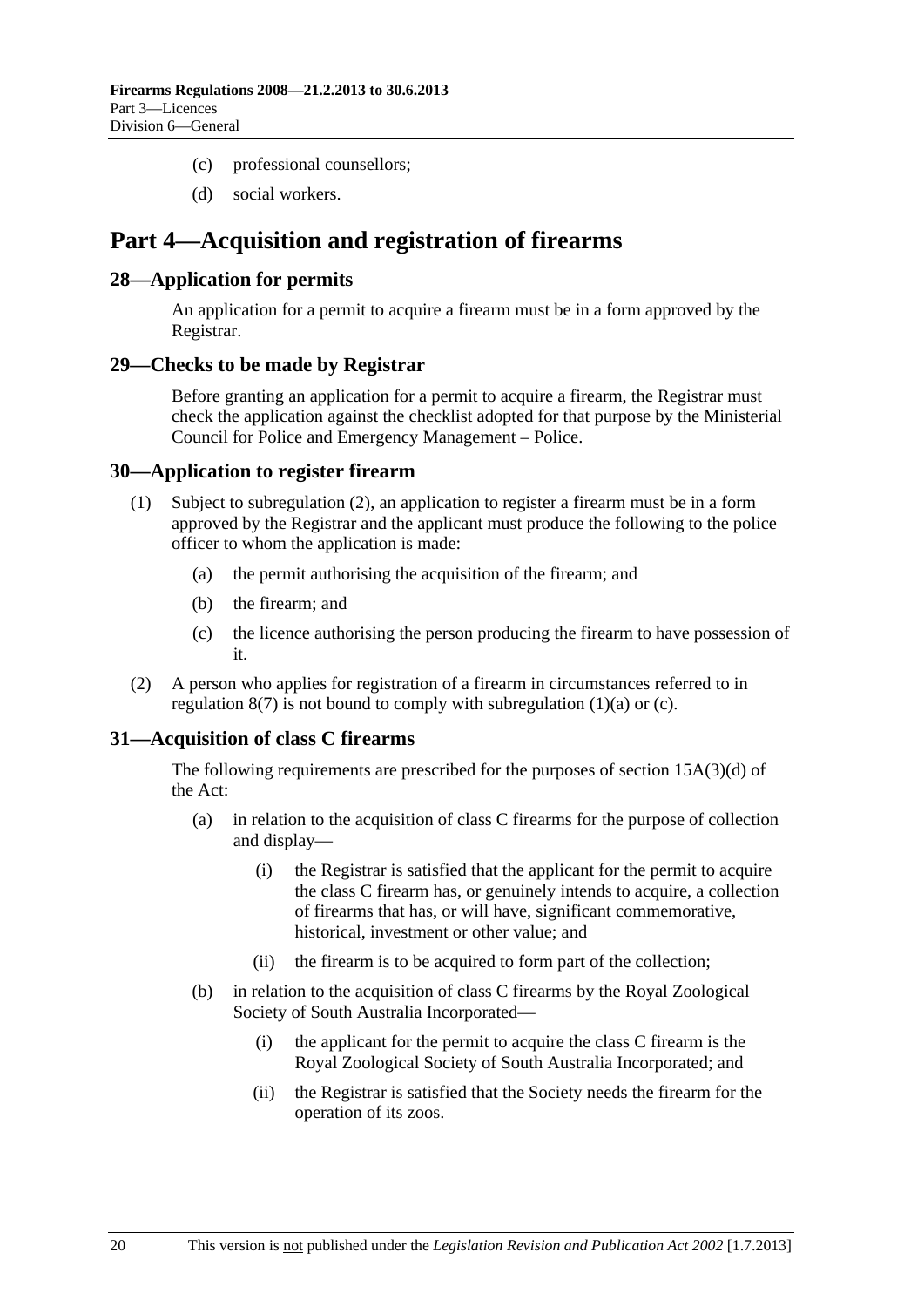#### <span id="page-20-0"></span>**32—Nature of alteration, loss, theft or destruction of firearm**

A notice to the Registrar under section 25 of the Act must be in a form approved by the Registrar.

#### **33—Acquisition of class H firearms**

- (1) For the purposes of section 15A(4b) of the Act, the Registrar may grant to an applicant who is the holder of a shooting club member's licence a permit to acquire a class H firearm—
	- (a) despite a restriction on barrel length set out in section 15A(4b)(a) of the Act, if the Registrar is satisfied that the firearm is a visually distinctive and highly specialised target pistol; or
	- (b) despite the restriction to firearms of not more than .38 calibre, if the Registrar is satisfied that the firearm is of not more than .45 calibre and is required for shooting events of the kind known as metallic silhouette or single (western) action.
- (2) For the purposes of section 15A(4b) of the Act, the barrel length of a class H firearm is to be measured as follows:
	- (a) in the case of a revolver, the length is to be measured from the muzzle to the breech end immediately in front of the cylinder;
	- (b) in the case of any other class H firearm, the length is to be measured from the muzzle to the breech face (including where the chamber is incorporated in the barrel);
	- (c) if the firearm is self-loading, the measurement must be taken when the slide is forward and the breech face or bolt is in a closed position;
	- (d) any alteration to the barrel that is permanently attached is to be included in the portion measured.
- (3) For the purposes of section 15A(4c) of the Act, in order for a collector to be granted a permit to acquire class H firearms manufactured after 1946, the collector must be a genuine student of arms who—
	- (a) has been an active member of a collectors' club for at least the preceding 2 years; and
	- (b) has a significant collection of handguns with a proper thematic structure; and
	- (c) has provided displays or published articles to advance the body of knowledge of firearms history and development.

#### **34—Certificate of registration**

- (1) The Registrar must issue a certificate of registration to the person in whose name the firearm is registered.
- (2) The Registrar may, on payment of the fee fixed by [Schedule 1,](#page-28-0) issue a certificate to replace 1 that has been lost, stolen or destroyed.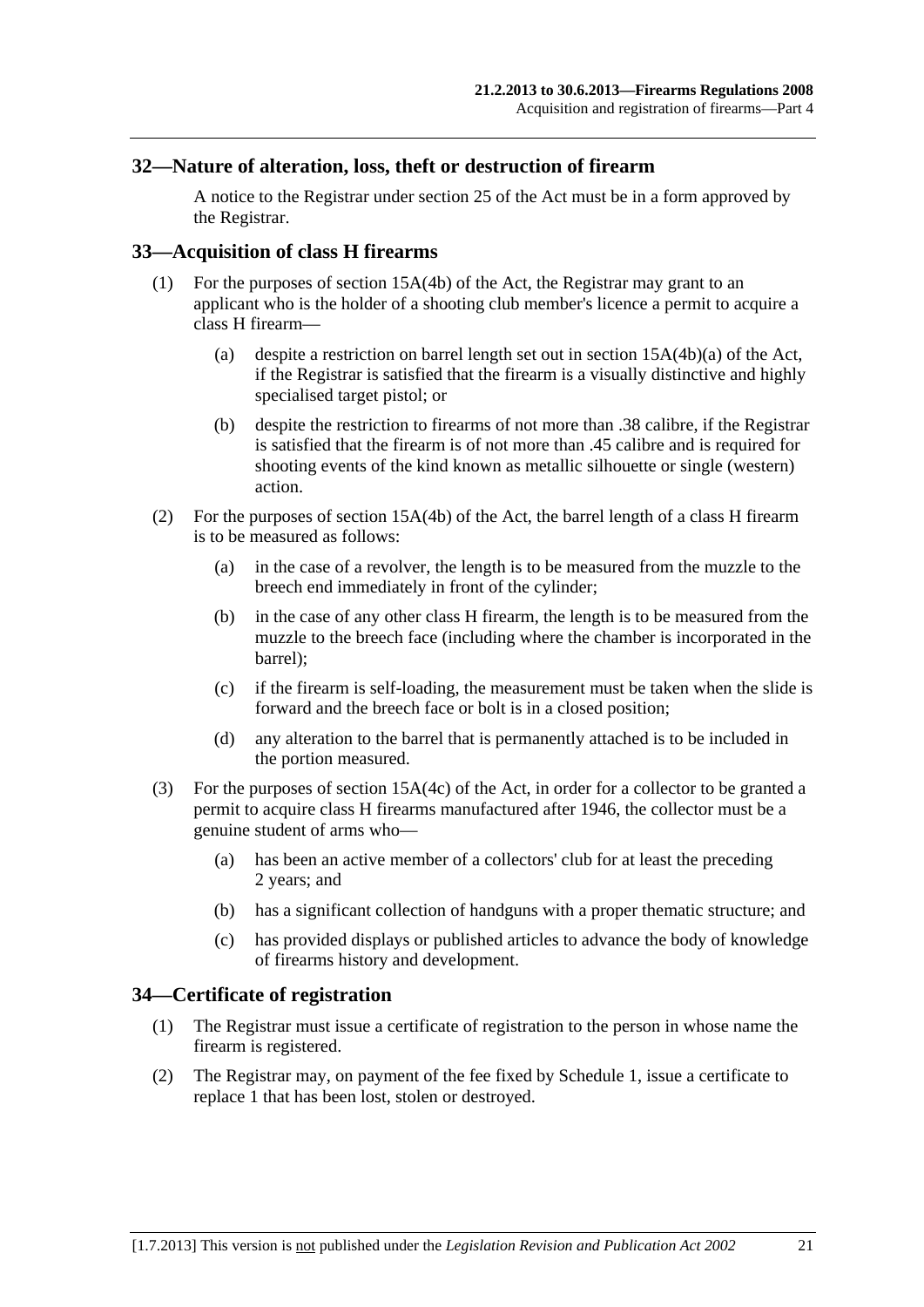# <span id="page-21-0"></span>**Part 5—Acquisition of ammunition**

#### **35—Application for permit**

An application to the Registrar for a permit to acquire ammunition must—

- (a) be in a form approved by the Registrar; and
- (b) be accompanied by information required by the Registrar; and
- (c) be accompanied by the fee fixed by [Schedule 1.](#page-28-0)

#### **36—Limit on quantity of ammunition**

A person must not own or have in his or her possession ammunition that exceeds the reasonable needs of that person for the immediately following 12 months.

#### **37—Exemption—acquisition and supply of gas cylinders**

A person who acquires or supplies a cylinder of compressed gas designed for use in a firearm is exempt from section 21B of the Act in relation to the acquisition or supply of the cylinder.

## **Part 6—Security of firearms and ammunition**

#### **38—Security of firearms**

- (1) A person (not being a dealer) who has possession of a class A or B firearm must keep the firearm secured by—
	- (a) securely attaching and locking it to part of the building in which it is kept; or
	- (b) keeping it in a locked cabinet made of hardwood or steel that is securely attached to the building in which it is kept; or
	- (c) keeping it in a locked safe made of steel that is securely attached to the building in which it is kept; or
	- (d) keeping it in a locked steel and concrete strong room; or
	- (e) such other method as is approved by the Registrar.
- (2) A person (not being a dealer) who has possession of a class C, D or H firearm must keep the firearm secured by—
	- (a) keeping it in a locked safe made of steel that is securely attached to the building in which it is kept; or
	- (b) keeping it in a locked steel and concrete strong room; or
	- (c) such other method as is approved by the Registrar.
- (3) A cabinet or safe referred to in [subregulation \(1\)](#page-21-0) or [\(2\)](#page-21-0) must—
	- (a) be fitted with fittings and locks that prevent it from being easily forced open; and
	- (b) be made of material of sufficient thickness to prevent it being easily broken, opened or destroyed.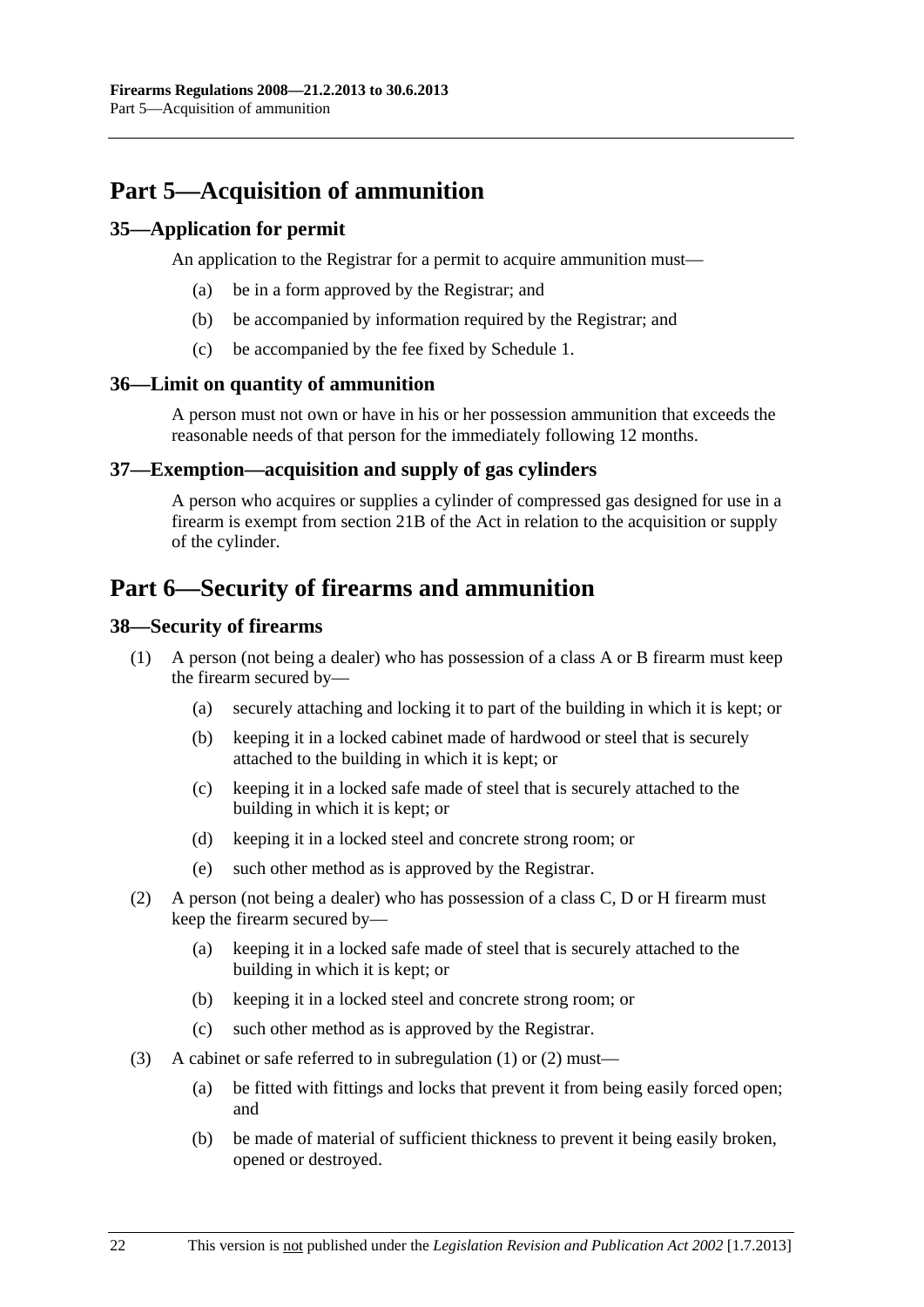<span id="page-22-0"></span>(4) Despite subregulations  $(1)(c)$  and  $(2)(a)$ , a safe need not be attached to the building if its mass when empty is 150 kilograms or more.

#### **39—Possession of prescribed firearms**

A person who has possession of a prescribed firearm must keep the firearm secured in accordance with the conditions of the licence authorising possession of the firearm.

#### **40—Possession of firearms by dealers**

- (1) Subject to this regulation, a person who has possession of a class A, B, C, D or H firearm in his or her capacity as a dealer must keep the firearm secured by 1 of the methods set out in [regulation 38](#page-21-0) in respect of the relevant class of firearm.
- (2) A dealer is not required to comply with [subregulation \(1\)](#page-22-0) during periods that his or her premises are open to the public in respect of class A or B firearms that are on display to members of the public entering the premises if the public does not have access to the firearms.
- (3) A dealer is not required to comply with [subregulation \(1\)](#page-22-0) during periods that his or her premises are open to the public in respect of class H firearms that are on display to members of the public entering the premises if—
	- (a) the public does not have access to the firearms; and
	- (b) the firearms are secured in a manner approved by the Registrar.

#### **41—Ammunition**

- (1) Ammunition must be stored in a locked container separately from firearms.
- (2) A person must not have possession of a round of ammunition that includes high explosives or that is designed to kill, injure or incapacitate by means of smoke or chemicals.
- (3) A person must not have possession of a round of military ammunition unless—
	- (a) it has been modified so that it is incapable of being fired; or
	- (b) it is of *United Nations Hazard classification Code 1.4S* and has a calibre of less than 19.1mm.

#### **42—Security of dealer's building**

A dealer must ensure that the premises at which he or she carries on the business of dealing in firearms is properly secured against unlawful entry whenever the premises are unoccupied.

#### **43—Exemption from Part**

The Registrar may exempt a person from compliance with this Part subject to such conditions as he or she thinks fit and may vary or revoke an exemption at any time.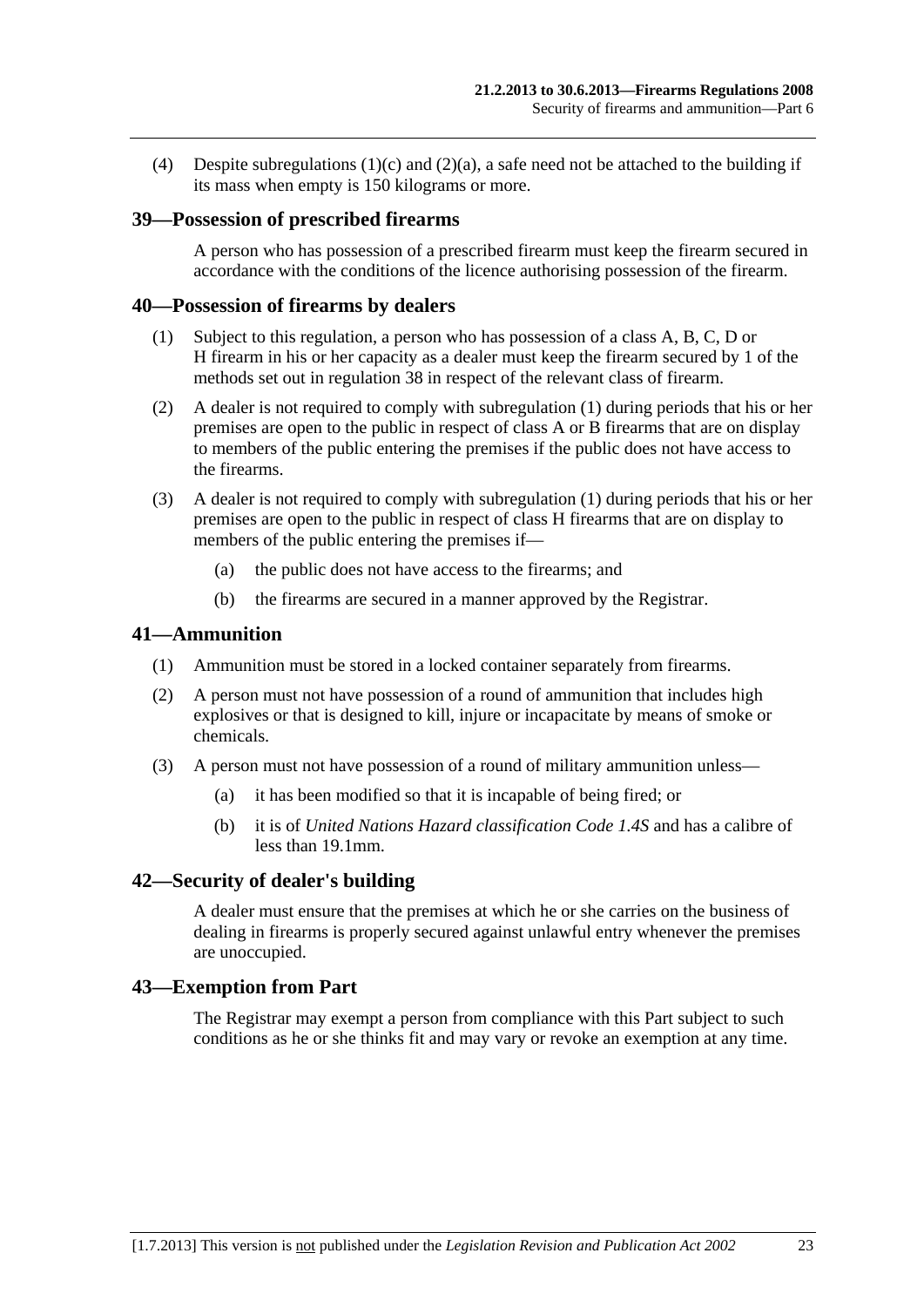# <span id="page-23-0"></span>**Part 7—Recognised bodies**

## **Division 1—Recognised firearms clubs**

#### **44—Application for recognition**

An application for recognition of a firearms club must be made to the Registrar in a form approved by the Registrar and must be accompanied by—

- (a) a copy of the rules relating to the constitution, powers, management and administration of the club; and
- (b) a list of the names and addresses of the members of the controlling body of the club and the office (if any) held by each member; and
- (c) a statement of the number of members of the club; and
- (d) a description of the current and proposed activities of the club; and
- (e) if the activities of the club include shooting—
	- (i) a plan of the range (if any) regularly used by the club and a map showing the location of the range; and
	- (ii) a list of the names and addresses of members of the club who are authorised to control the activities of club members at the range; and
	- (iii) evidence that the club has permission of the owner of the land on which the range is situated for the club's use of the range; and
	- (iv) evidence that the club has permission of the owner of adjoining land over which projectiles may pass in the course of shooting at the range; and
	- (v) evidence of compliance with the requirements of any other Act relating to the use of land as a shooting range; and
- (f) such other information as the Registrar requires.

#### **45—Certificate of recognition**

- (1) If the Minister has declared a firearms club to be a recognised firearms club, the Registrar must provide the club with a certificate setting out—
	- (a) the date of recognition; and
	- (b) the location of the club's range or ranges; and
	- (c) the current activities (and the proposed activities if any) of the club.
- (2) The club must display the certificate, or a copy of the certificate, in a prominent position on its premises or at the range used by it.

#### **46—Approval of Registrar required for alteration to range**

A recognised firearms club must not alter the range or ranges used by the club without first obtaining the approval of the Registrar.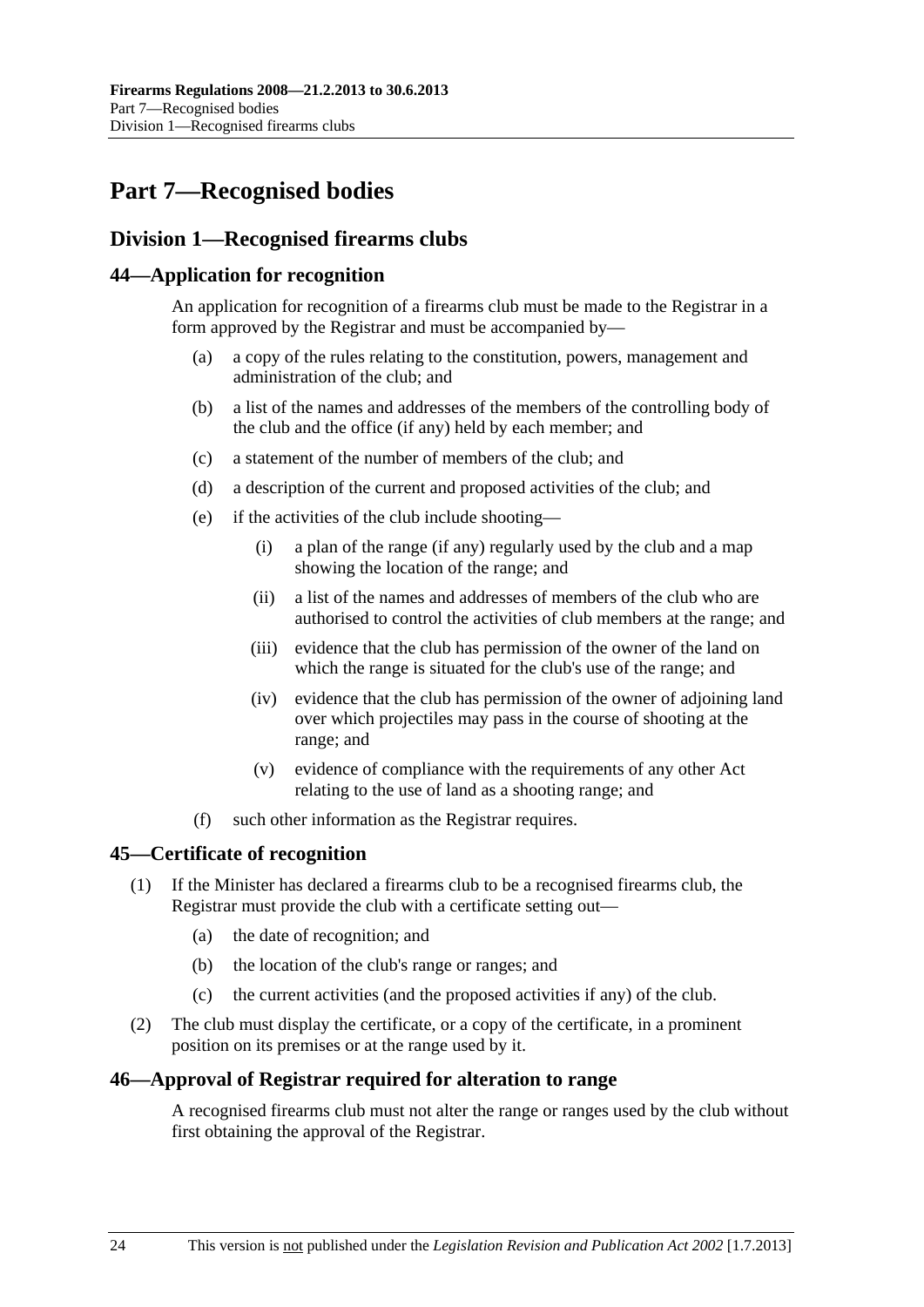#### <span id="page-24-0"></span>**47—Club to inform Registrar of change**

- (1) A recognised firearms club must, within 28 days after—
	- (a) a variation to the rules of the club comes into force; or
	- (b) the membership of the controlling body of the club changes; or
	- (c) a variation in or addition to the activities of the club has occurred,

provide the Registrar with—

- (d) the text of the variation to the rules; or
- (e) the names and addresses of the members of the controlling body and the office (if any) held by each member; or
- (f) a description of the variation in or addition to the activities of the club.
- (2) A recognised firearms club must—
	- (a) from time to time, at the request of the Registrar, provide the Registrar with such information in relation to the affairs and activities of the club as the Registrar requires; and
	- (b) permit the Registrar, or a person authorised by the Registrar, to inspect the club premises and the range at any reasonable time.

#### **48—Acceptance of new members**

A recognised firearms club must not grant an application for membership of the club unless—

- (a) if the club is a shooting club—the applicant has produced to the club the applicant's shooting club member's licence or a certificate of the Registrar, issued within the preceding 21 days, certifying that the Registrar is satisfied that the applicant is a fit and proper person to hold a shooting club member's licence; or
- (b) if the club is a collectors' club—the applicant has produced to the club the applicant's collector's licence or a certificate of the Registrar, issued within the preceding 21 days, certifying that the Registrar is satisfied that the applicant is a fit and proper person to hold a collector's licence; and
- (c) the applicant has produced to the club 2 references each of which appears to have been signed by a person within the preceding 21 days and to state that the person has known the applicant for at least the preceding 2 years and that the applicant is a person of good character and a suitable person to be a member of a firearms club; and
- (d) an office holder of the club has, by personal contact with the person named in each reference as the referee, confirmed the signing of the reference by the person on the date stated in the reference and the contents of the reference.

#### **49—Records to be kept by clubs**

- (1) A recognised firearms club must make records, as required by the Registrar by notice in writing, of—
	- (a) in respect of each person granted membership of the club, the actions taken in compliance with [regulation 48;](#page-24-0) and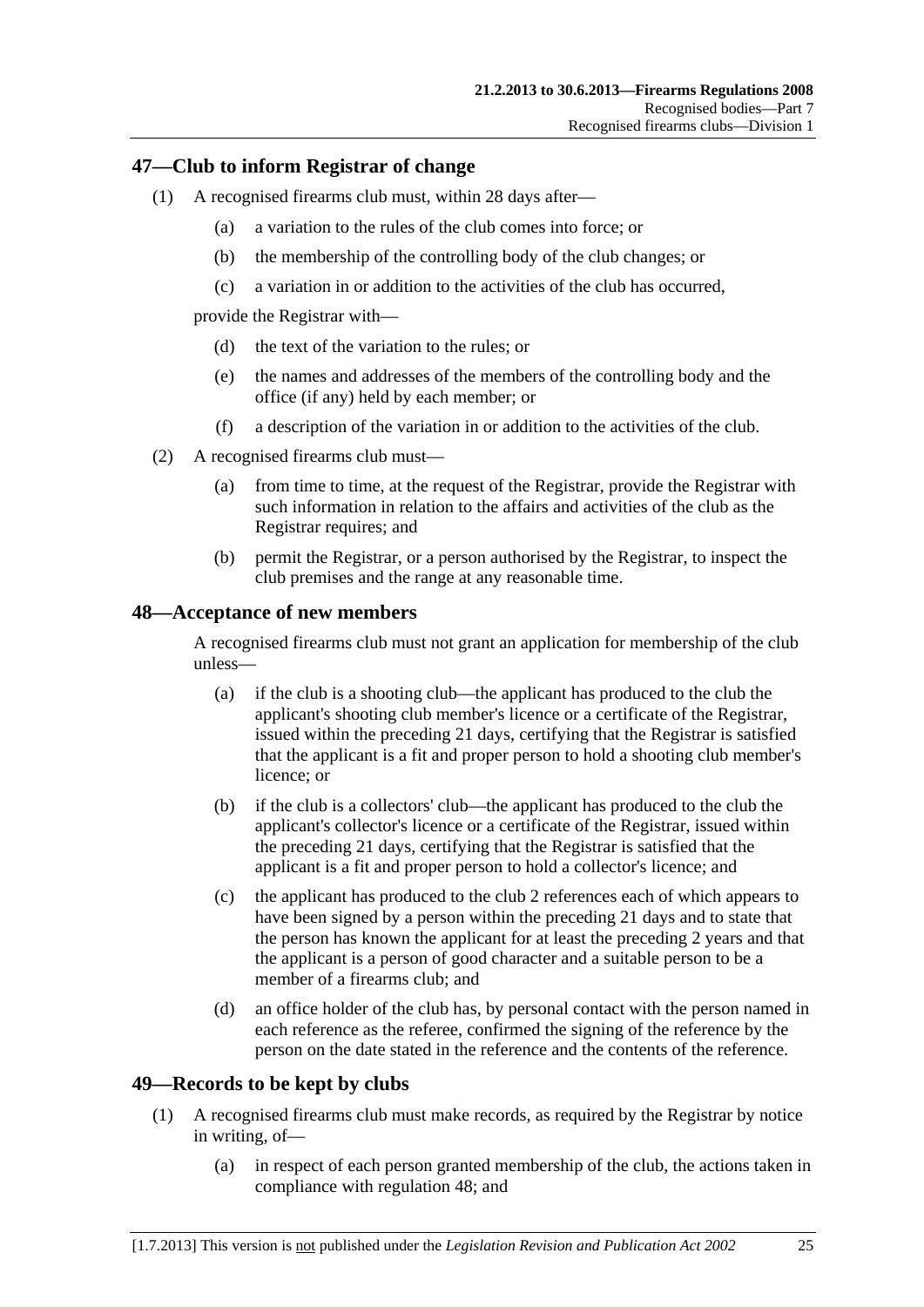- <span id="page-25-0"></span> (b) participation by members of the club in activities of the club that involve the shooting of firearms; and
- (c) attendance by members of the club at meetings of the club including those of the kind referred to in [paragraph \(b\)](#page-25-0) (if any).
- (2) Records referred to in [subregulation \(1\)](#page-24-0) must be kept by the club for at least 3 years and must be produced for inspection when requested by the Registrar.

#### **50—Change in membership**

Within 28 days after a person ceases to be a member of a recognised firearms club, the club must give the Registrar written notice of the member's name and last known address and the date on which the membership terminated and, in the case of expulsion, the reason or reasons for the expulsion.

## **Division 2—Recognised paint-ball operators and recognised commercial range operators**

#### **51—Application for recognition of paint-ball operator**

- (1) An application for recognition of a paint-ball operator and approval of the operator's grounds must be made to the Registrar in a form approved by the Registrar and must be accompanied by—
	- (a) a description of the proposed activities of the operator; and
	- (b) a plan of the grounds proposed to be used by the operator and a map showing the location of the grounds; and
	- (c) a list of the names and addresses of the persons who are authorised to control the activities of persons on those grounds; and
	- (d) evidence that the operator has permission of the owner of the land on which the grounds are situated for the operator's use of the grounds; and
	- (e) evidence of compliance with the requirements of any other Act relating to use of land as grounds of a paint-ball operator; and
	- (f) such other information as the Registrar requires.
- (2) An application by a company must be accompanied by—
	- (a) a copy of the constitution of the applicant;
	- (b) a list of the names and addresses of the directors and shareholders of the applicant.

#### **52—Application for recognition of commercial range operator**

- (1) An application for recognition of a commercial range operator and approval of the operator's range must be made to the Registrar in a form approved by the Registrar and must be accompanied by—
	- (a) a description of the proposed activities of the operator; and
	- (b) a plan of the range proposed to be used by the operator and a map showing the location of the range; and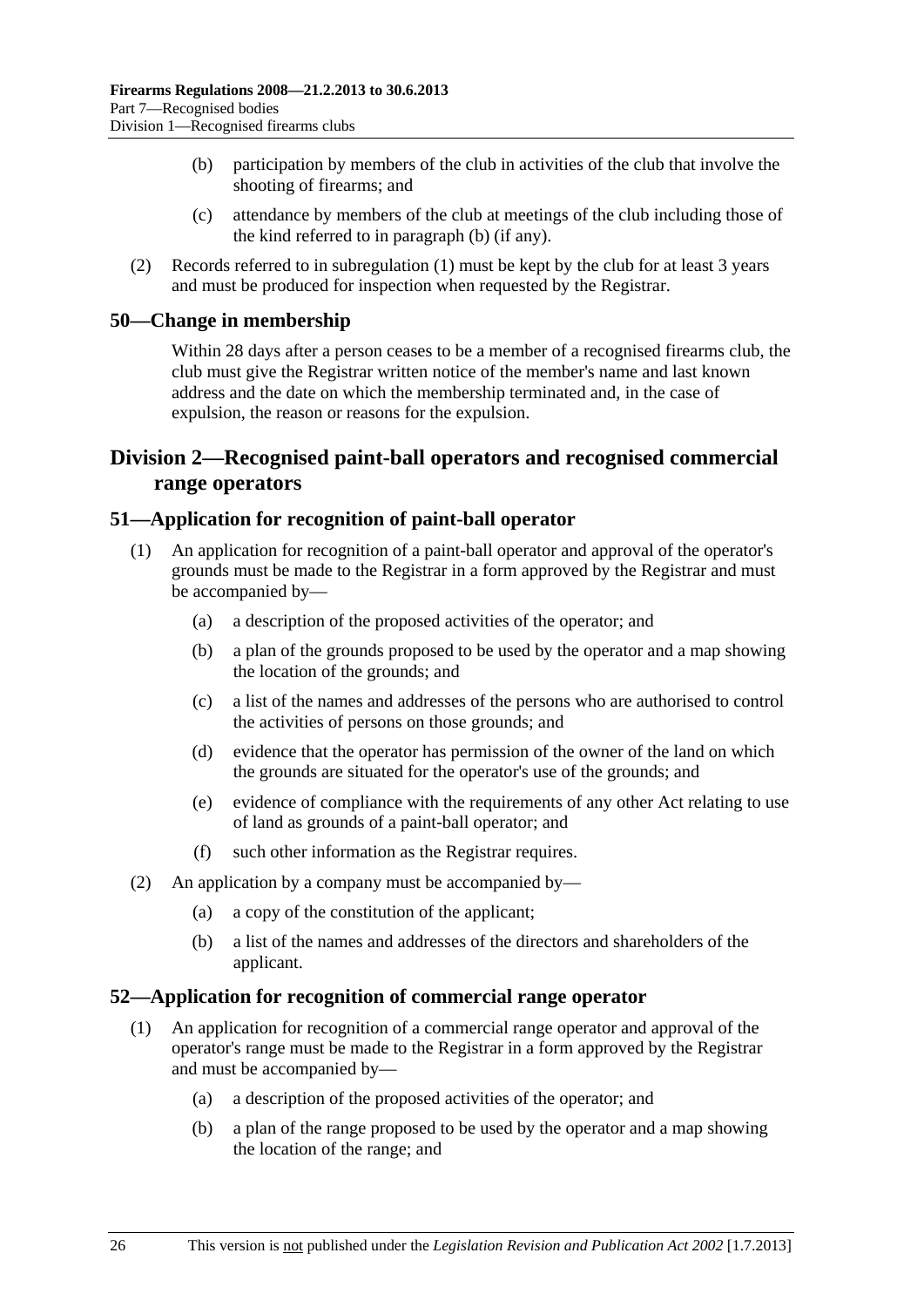- <span id="page-26-0"></span> (c) a list of the names and addresses of the persons who are authorised to control the activities of persons on the range; and
- (d) evidence that the operator has permission of the owner of the land on which the range is situated for the operator's use of the range; and
- (e) evidence of compliance with the requirements of any other Act relating to use of land as a shooting range; and
- (f) such other information as the Registrar requires.
- (2) An application by a company must be accompanied by—
	- (a) a copy of the constitution of the applicant; and
	- (b) a list of the names and addresses of the directors and shareholders of the applicant.

### **53—Certificate of recognition**

- (1) If the Minister has declared a person to be a recognised paint-ball operator or recognised commercial range operator, the Registrar must provide the operator with a certificate setting out—
	- (a) the date of recognition; and
	- (b) the location of the operator's grounds or range; and
	- (c) the proposed activities of the operator.
- (2) The operator must display the certificate, or a copy of the certificate, in a prominent position at the grounds or range used by the operator.

#### **54—Alteration of grounds or range**

A recognised paint-ball operator or a recognised commercial range operator must not alter the grounds or range used by the operator without first obtaining the approval of the Registrar.

#### **55—Operator to inform Registrar of change**

- (1) A recognised paint-ball operator or recognised commercial range operator must, within 28 days after a variation in or addition to the activities of the operator has occurred, provide the Registrar with a description of the variation in or addition to the activities of the operator.
- (2) A recognised paint-ball operator or recognised commercial range operator that is a company must, within 28 days after—
	- (a) a variation to the constitution of the operator comes into force; or
	- (b) a change in the directors or shareholders of the operator has occurred,

provide the Registrar with—

- (c) the text of the variation to the constitution; or
- (d) the names of the persons who have ceased to be directors or shareholders of the operator and the names and addresses of persons who have become directors or shareholders of the operator,

(as the case requires).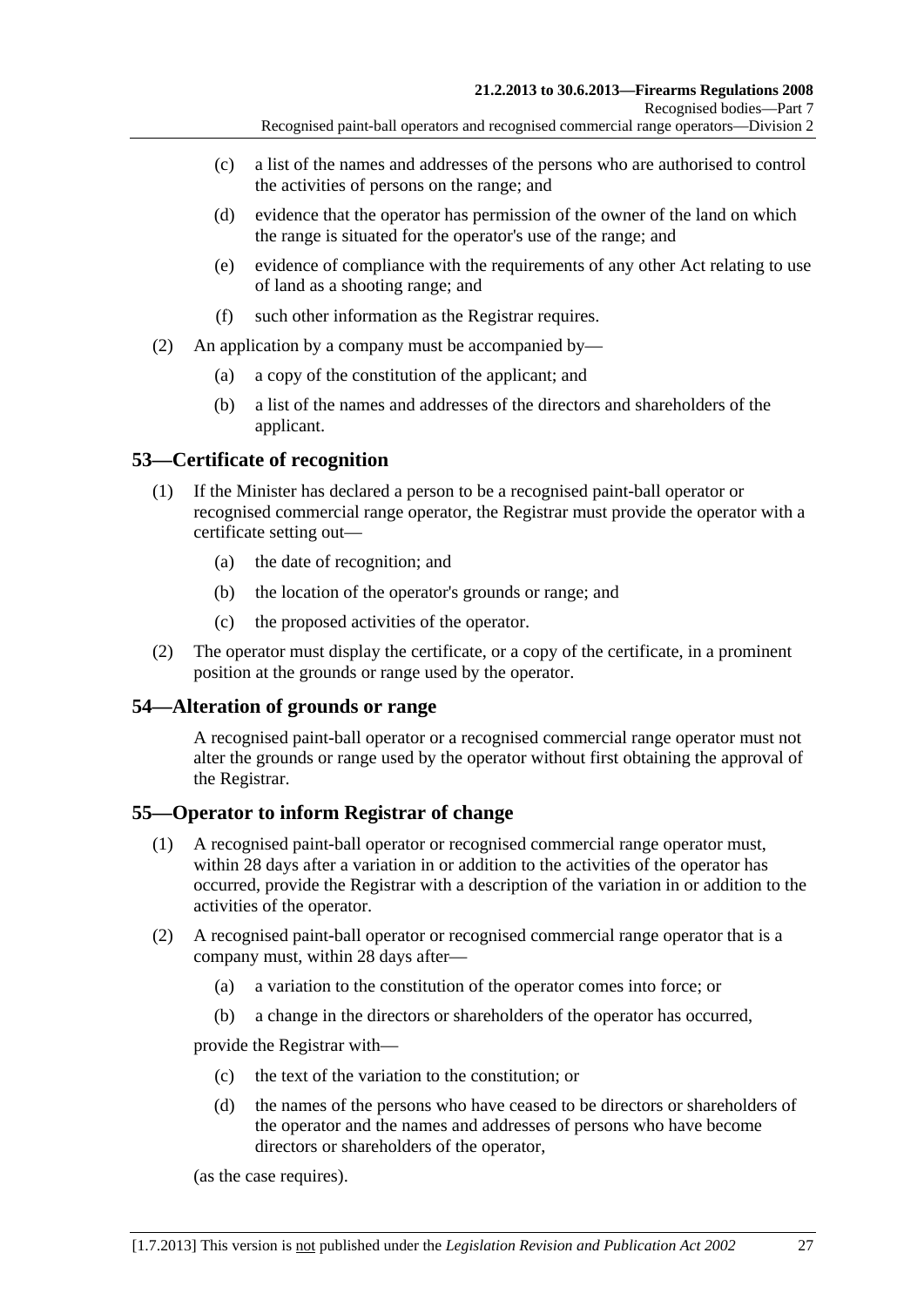- <span id="page-27-0"></span> (3) A recognised paint-ball operator or recognised commercial range operator must—
	- (a) from time to time, at the request of the Registrar, provide the Registrar with such information in relation to the affairs and activities of the operator as the Registrar requires; and
	- (b) permit the Registrar, or a person authorised by the Registrar, to inspect the operator's premises and grounds or range at any reasonable time.

## **Part 8—Miscellaneous**

#### **55A—Disposal of forfeited or surrendered firearms etc**

- (1) For the purposes of section  $35(5)(b)(i)(A)$  of the Act, the following requirements govern the sale or disposal of a firearm, firearm part or ammunition:
	- (a) a sale is to be by public auction or public tender (and the Registrar may, but need not, fix a reserve price for the purpose);
	- (b) the firearm, firearm part or ammunition may be disposed of otherwise than by sale if the Registrar believes on reasonable grounds that the firearm, firearm part or ammunition has no monetary value or that the proceeds of the sale would be unlikely to exceed the costs of the sale or if the firearm, firearm part or ammunition has been offered for sale and was not sold.
- (2) Before paying the proceeds of a sale or disposal of a firearm, firearm part or ammunition to a person under section  $35(5)(b)(i)(B)$  or (e) of the Act, the Registrar may deduct expenses incurred in connection with the sale or disposal and storage and other expenses incurred in relation to the firearm, firearm part or ammunition.
- (3) For the purposes of section 35(5)(d) of the Act, the period for which a firearm, firearm part or ammunition must be made available for collection is 1 month.

#### **55B—Register of firearms prohibition orders**

The register of firearms prohibition orders maintained for the purposes of section 6A of the Act must contain the following information in relation to each order:

- (a) the full name of the person to whom the order applies;
- (b) the date on which the order was issued;
- (c) the details of any exemption from a provision of section 10C of the Act (including any conditions that apply to the exemption) granted by the Registrar under section 10C(15) of the Act.

#### **56—Advertising firearm for sale**

A person (other than a dealer) who advertises a firearm for sale must include in the advertisement the identification number or combination of numbers and letters stamped or engraved on the firearm.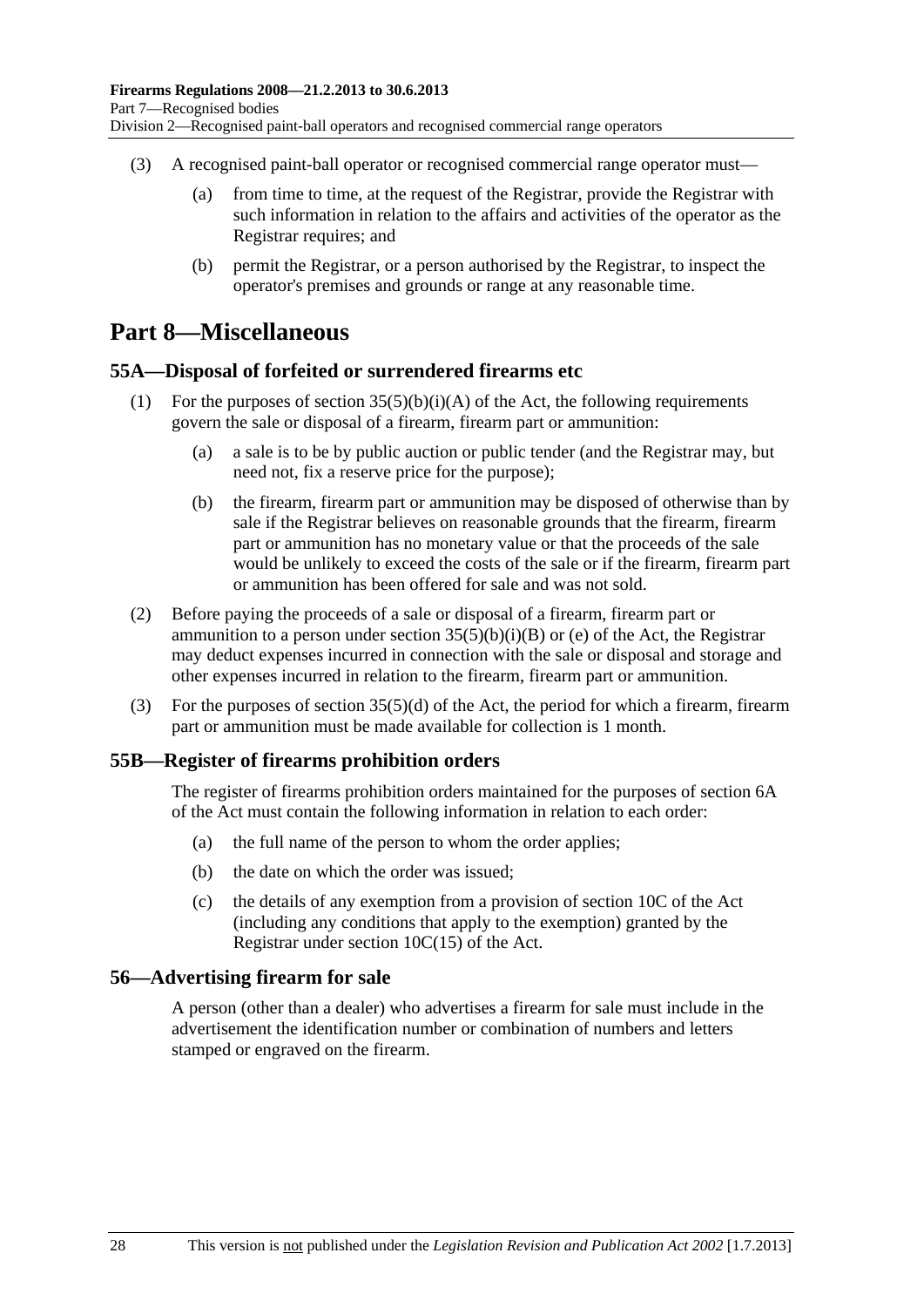#### <span id="page-28-0"></span>**57—Transporting of firearms—exclusion from section 35A of Act**

- (1) A person who carries on the business of carrying goods may carry a firearm and ammunition, or cause a firearm and ammunition to be carried, by the same vehicle, vessel or aircraft if—
	- (a) the owner of the firearm and the owner of the ammunition are being carried by the same vehicle, vessel or aircraft and no ammunition is carried in the chamber, breech or a magazine of the firearm; or
	- (b) the firearm and ammunition are carried in the same vehicle, vessel or aircraft with the approval of the Registrar.
- (2) For the purposes of section 35A(2) of the Act, a class C, D or H firearm must not be transported if there is a round of ammunition in the chamber, breech or a magazine of the firearm.

#### **58—Records**

- (1) Records that a person is required to compile and keep under the Act, these regulations or the conditions of a licence must be produced on demand to the Registrar or a police officer.
- (2) All alterations made to records compiled and kept under the Act, these regulations or the conditions of a licence must be made so that the entry that is altered remains clearly legible.

#### **59—Form of applications and licences etc**

- (1) An application to the Registrar under the Act or these regulations must, unless otherwise provided, be in a form approved by the Registrar.
- (2) A licence, permit or registration certificate granted or issued by the Registrar must, unless otherwise provided, be in a form approved by the Registrar.

#### **60—Fees**

- (1) The fees payable under the Act and these regulations are set out in [Schedule 1.](#page-28-0)
- (2) The Registrar may waive or reduce (in a particular case or classes of cases) fees that would otherwise be payable under these regulations.

#### **61—Offence**

A person who contravenes, or fails to comply with, a provision of these regulations is guilty of an offence.

Maximum penalty: \$2 500.

# **Schedule 1—Fees**

| Application for grant or renewal of firearms licence for prescribed firearms                         |                                                               | \$59  |
|------------------------------------------------------------------------------------------------------|---------------------------------------------------------------|-------|
| Application for grant or renewal of firearms licence for firearms other than<br>prescribed firearms— |                                                               |       |
| (a)                                                                                                  | if term of licence does not exceed 1 year                     | \$74  |
| (b)                                                                                                  | if term of licence exceeds 1 year but does not exceed 3 years | \$193 |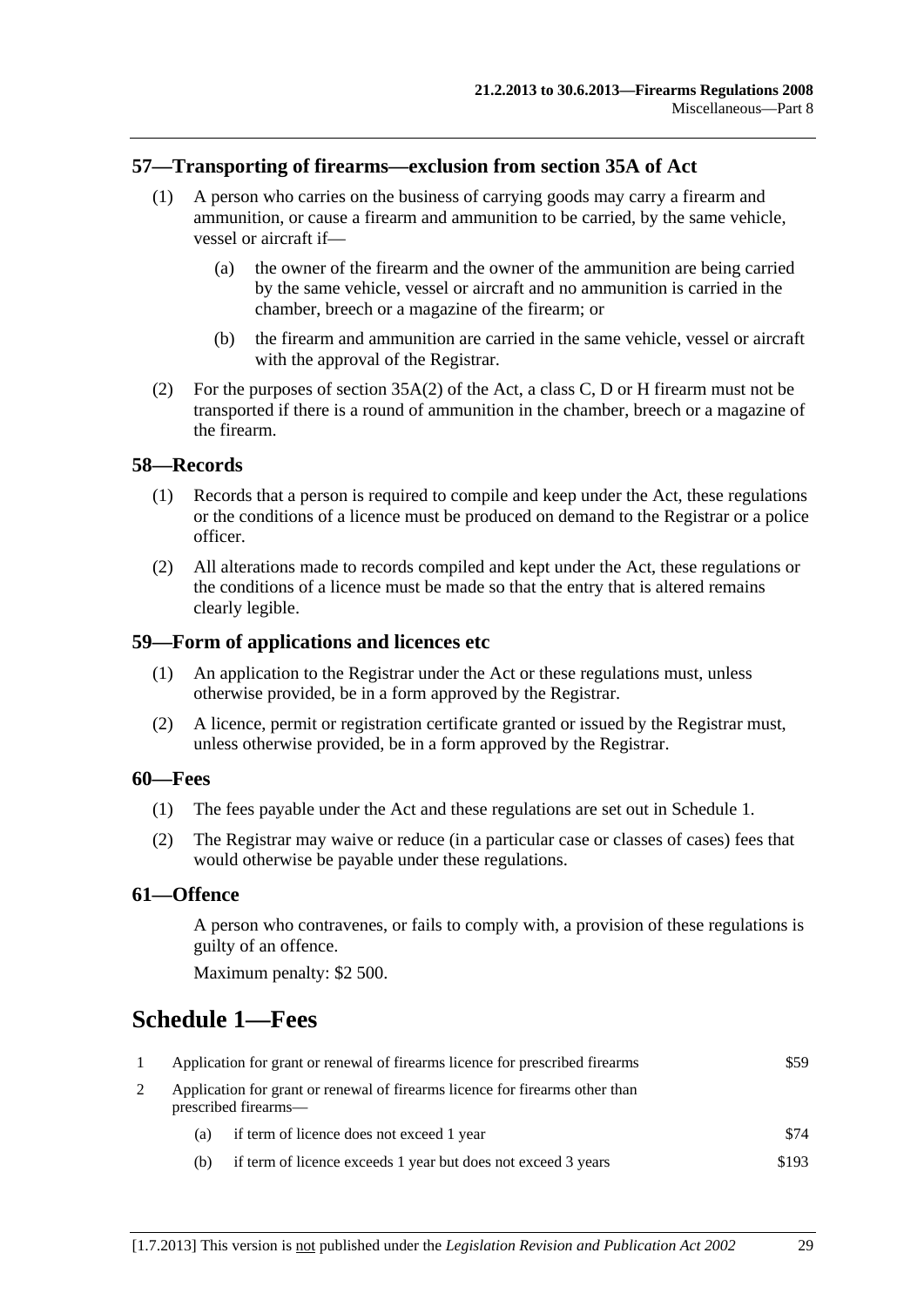|        | (c)                                                                                                                          | if term of licence exceeds 3 years but does not exceed 5 years                                                                                                            | \$307   |
|--------|------------------------------------------------------------------------------------------------------------------------------|---------------------------------------------------------------------------------------------------------------------------------------------------------------------------|---------|
| 3      | Application for grant or renewal of dealer's licence authorising dealing in firearms<br>or firearms and ammunition—          |                                                                                                                                                                           |         |
|        | (a)                                                                                                                          | if term of licence does not exceed 1 year                                                                                                                                 | \$383   |
|        | (b)                                                                                                                          | if term of licence exceeds 1 year but does not exceed 3 years                                                                                                             | \$1 114 |
|        | (c)                                                                                                                          | if term of licence exceeds 3 years but does not exceed 5 years                                                                                                            | \$1849  |
| 4      | Application for grant or renewal of dealer's licence that only authorises dealing in<br>ammunition-                          |                                                                                                                                                                           |         |
|        | (a)                                                                                                                          | if term of licence does not exceed 1 year                                                                                                                                 | \$113   |
|        | (b)                                                                                                                          | if term of licence exceeds 1 year but does not exceed 3 years                                                                                                             | \$307   |
|        | (c)                                                                                                                          | if term of licence exceeds 3 years but does not exceed 5 years                                                                                                            | \$503   |
| 5      |                                                                                                                              | Application for variation of licence                                                                                                                                      | \$45    |
| 6      | Application for registration of firearm in name of owner of firearm or for issue of<br>duplicate certificate of registration |                                                                                                                                                                           | \$28    |
| $\tau$ | Application for licence to replace licence lost, stolen or destroyed                                                         |                                                                                                                                                                           | \$45    |
| 8      | Application for permit to acquire ammunition                                                                                 |                                                                                                                                                                           | \$28    |
| 9      | Fee to witness the transfer of a firearm under Part 3 Division 2A of Act                                                     |                                                                                                                                                                           | \$20    |
|        | payable.                                                                                                                     | However, if a firearm is registered in the name of the owner immediately after the<br>transfer of the firearm is witnessed by a police officer, the witnessing fee is not |         |
| 10     |                                                                                                                              | Administrative fee on late renewal of a licence                                                                                                                           | \$30    |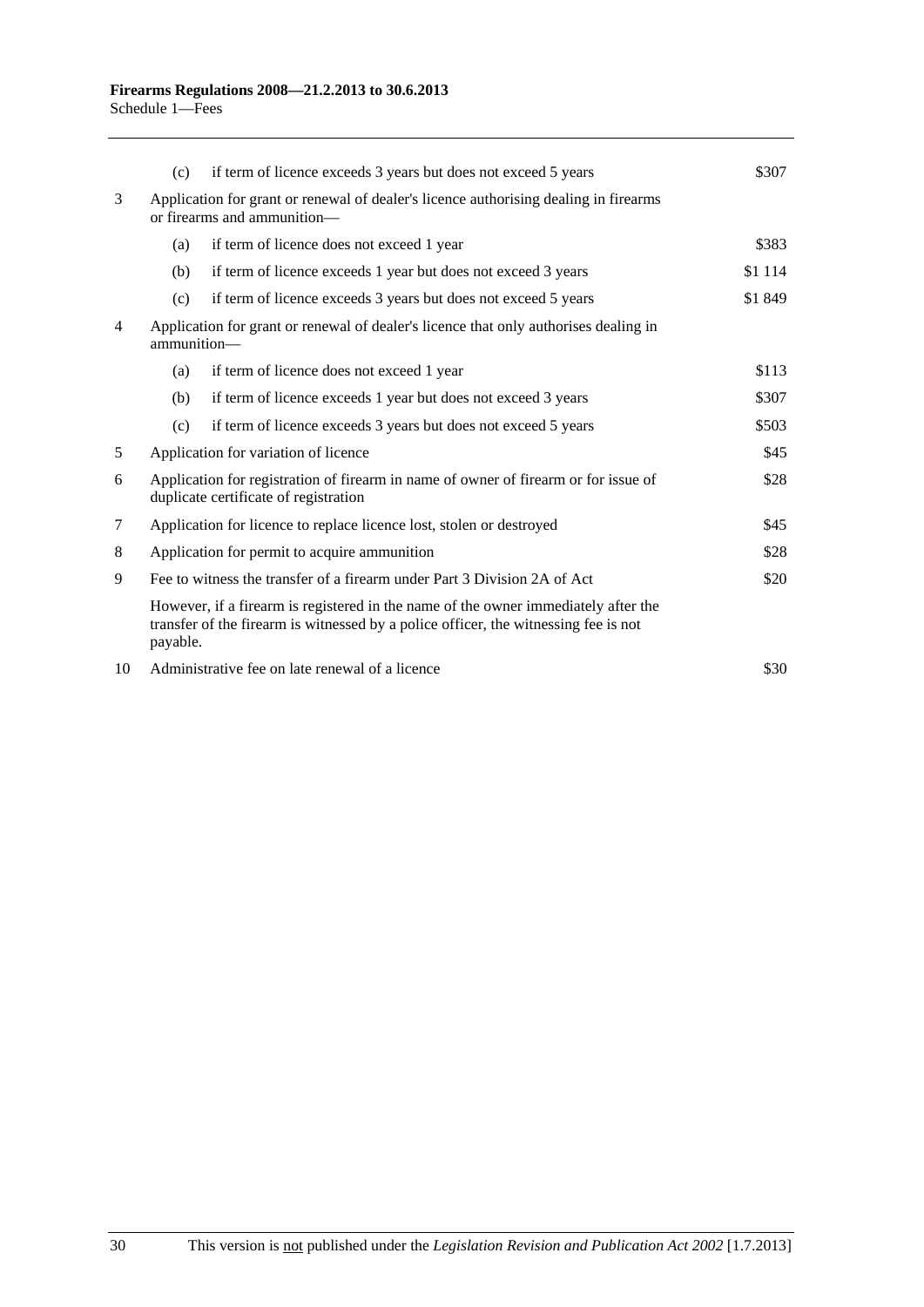# <span id="page-30-0"></span>**Legislative history**

### **Notes**

- Variations of this version that are uncommenced are not incorporated into the text.
- Please note—References in the legislation to other legislation or instruments or to titles of bodies or offices are not automatically updated as part of the program for the revision and publication of legislation and therefore may be obsolete.
- Earlier versions of these regulations (historical versions) are listed at the end of the legislative history.
- For further information relating to the Act and subordinate legislation made under the Act see the Index of South Australian Statutes or www.legislation.sa.gov.au.

## **Legislation revoked by principal regulations**

The *Firearms Regulations 2008* revoked the following:

*Firearms Regulations 1993 Firearms (Compensation) Regulations 1996 Firearms (Exemption for Certain Exhibitors) Regulations 2003*

## **Principal regulations and variations**

New entries appear in bold.

| Year     | N <sub>o</sub> | Reference                | Commencement                                                         |
|----------|----------------|--------------------------|----------------------------------------------------------------------|
| 2008 239 |                | Gazette 28.8.2008 p4161  | $1.9.2008$ : r 2                                                     |
| 2008 288 |                | Gazette 27.11.2008 p5281 | $27.11.2008:$ r 2                                                    |
| 2009     | 108            | Gazette 4.6.2009 p2538   | $1.7.2009$ : r 2                                                     |
| 2009 245 |                | Gazette 1.10.2009 p4771  | 1.10.2009: r 2—disallowed on 2.12.2009<br>(Gazette 10.12.2009 p6025) |
| 2009     | 307            | Gazette 17.12.2009 p6378 | 17.12.2009: r 2                                                      |
| 2010 67  |                | Gazette 10.6.2010 p2728  | $1.7.2010$ : r 2                                                     |
| 2011     | - 63           | Gazette 9.6.2011 p2075   | $1.7.2011:$ r 2                                                      |
| 2012     | 96             | Gazette 31.5.2012 p2400  | $1.7.2012$ : r 2                                                     |
| 2013 15  |                | Gazette 21.2.2013 p492   | $21.2.2013:$ r 2                                                     |
| 2013     | 49             | Gazette 6.6.2013 p2101   | $1.7.2013$ : r 2                                                     |

## **Provisions varied**

New entries appear in bold.

Entries that relate to provisions that have been deleted appear in italics.

| Provision       | How varied                                                     | Commencement |
|-----------------|----------------------------------------------------------------|--------------|
| Pt <sub>1</sub> |                                                                |              |
| r 2             | omitted under Legislation Revision and<br>Publication Act 2002 | 27.11.2008   |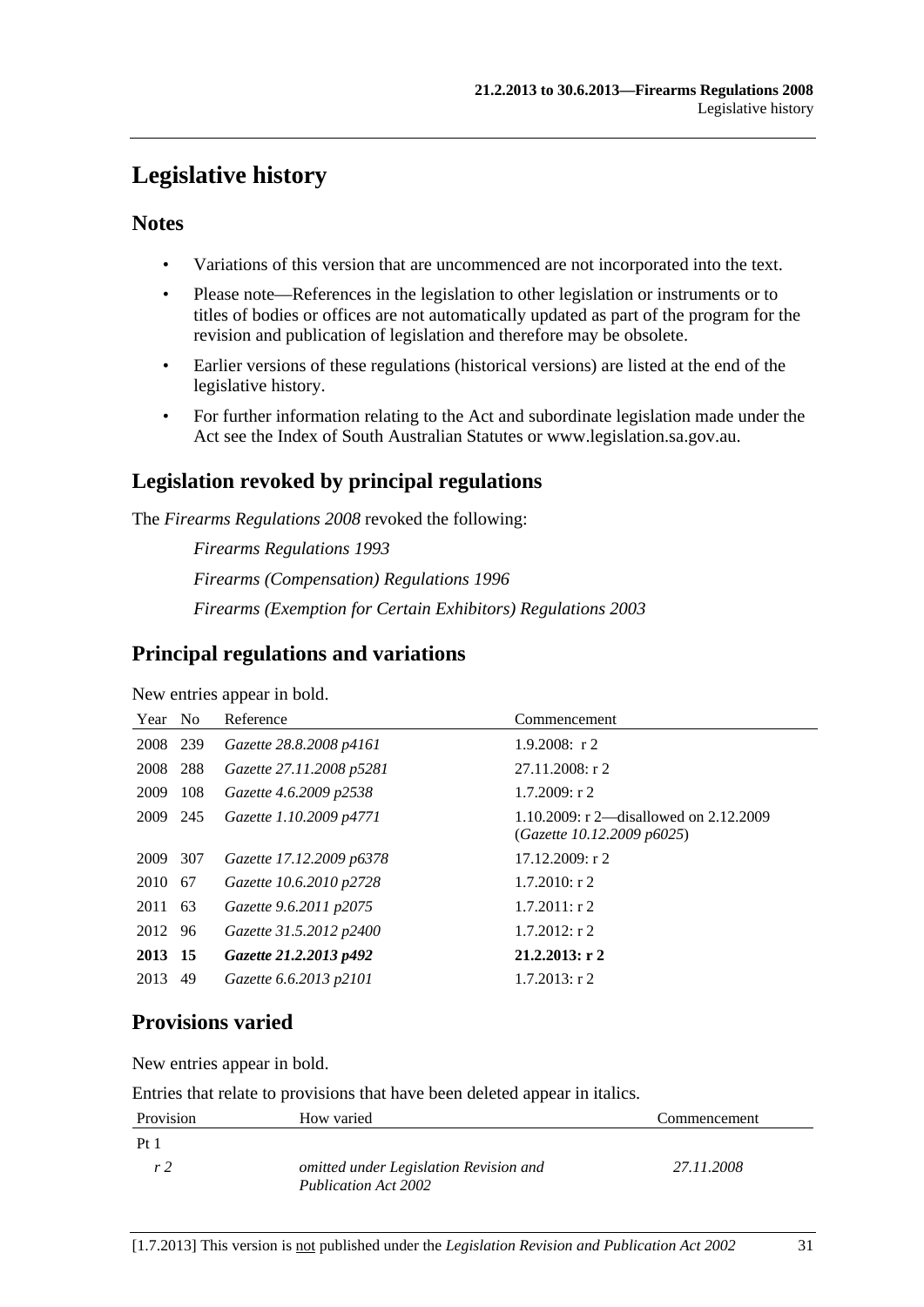#### **Firearms Regulations 2008—21.2.2013 to 30.6.2013**  Legislative history

| r <sub>3</sub>         |                                              |                                   |
|------------------------|----------------------------------------------|-----------------------------------|
| r3(1)                  |                                              |                                   |
| firearm                | regulated imitation inserted by 307/2009 r 4 | 17.12.2009                        |
| r <sub>4</sub>         |                                              |                                   |
| r(4(1))                | varied by 245/2009 r 4                       | 1.10.2009-disallowed<br>2.12.2009 |
|                        | varied by 307/2009 r 5                       | 17.12.2009                        |
| r <sub>5</sub>         | substituted by 245/2009 r 5                  | 1.10.2009-disallowed<br>2.12.2009 |
|                        | substituted by 307/2009 r 6                  | 17.12.2009                        |
| r 5AA                  | inserted by 245/2009 r 5                     | 1.10.2009-disallowed<br>2.12.2009 |
|                        | inserted by 307/2009 r 6                     | 17.12.2009                        |
| r 5A                   | inserted by 288/2008 r 4                     | 27.11.2008                        |
|                        | varied by $15/2013$ r 4(1)–(5)               | 21.2.2013                         |
| $r$ 5B                 | inserted by 288/2008 r 4                     | 27.11.2008                        |
| Pt 2                   |                                              |                                   |
| r <sub>7</sub>         |                                              |                                   |
| r7(1)                  | substituted by $288/2008$ r $5(1)$           | 27.11.2008                        |
| r7(6)                  | substituted by $288/2008$ r $5(2)$           | 27.11.2008                        |
| $r \frac{7}{7}(-9)$    | deleted by 288/2008 r 5(2)                   | 27.11.2008                        |
| r 8                    |                                              |                                   |
| r $8(1)$ — $(4)$       | substituted by $288/2008$ r $6(1)$           | 27.11.2008                        |
| r 8(5)                 | varied by 288/2008 r 6(2)                    | 27.11.2008                        |
| r 8(6)                 | varied by 288/2008 r 6(3), (4)               | 27.11.2008                        |
| Pt 3                   |                                              |                                   |
| r11                    |                                              |                                   |
| r11(2)                 | varied by 245/2009 r 6(1)                    | 1.10.2009-disallowed<br>2.12.2009 |
|                        | varied by 307/2009 r 7(1)                    | 17.12.2009                        |
| r 11(4a)               | inserted by 245/2009 r 6(2)                  | 1.10.2009-disallowed<br>2.12.2009 |
|                        | inserted by 307/2009 r 7(2)                  | 17.12.2009                        |
| r 21                   |                                              |                                   |
| $r 21(1a)$ and $(1b)$  | inserted by 245/2009 r 7                     | 1.10.2009-disallowed<br>2.12.2009 |
|                        | inserted by 307/2009 r 8                     | 17.12.2009                        |
| r27                    | varied by 245/2009 r 8                       | 1.10.2009-disallowed<br>2.12.2009 |
|                        | varied by 307/2009 r 9                       | 17.12.2009                        |
| Pt 8                   |                                              |                                   |
| rr 55A and 55B<br>r 60 | inserted by 288/2008 r 7                     | 27.11.2008                        |
| r 60(1)                | r 60 redesignated as r 60(1) 288/2008 r 8    | 27.11.2008                        |